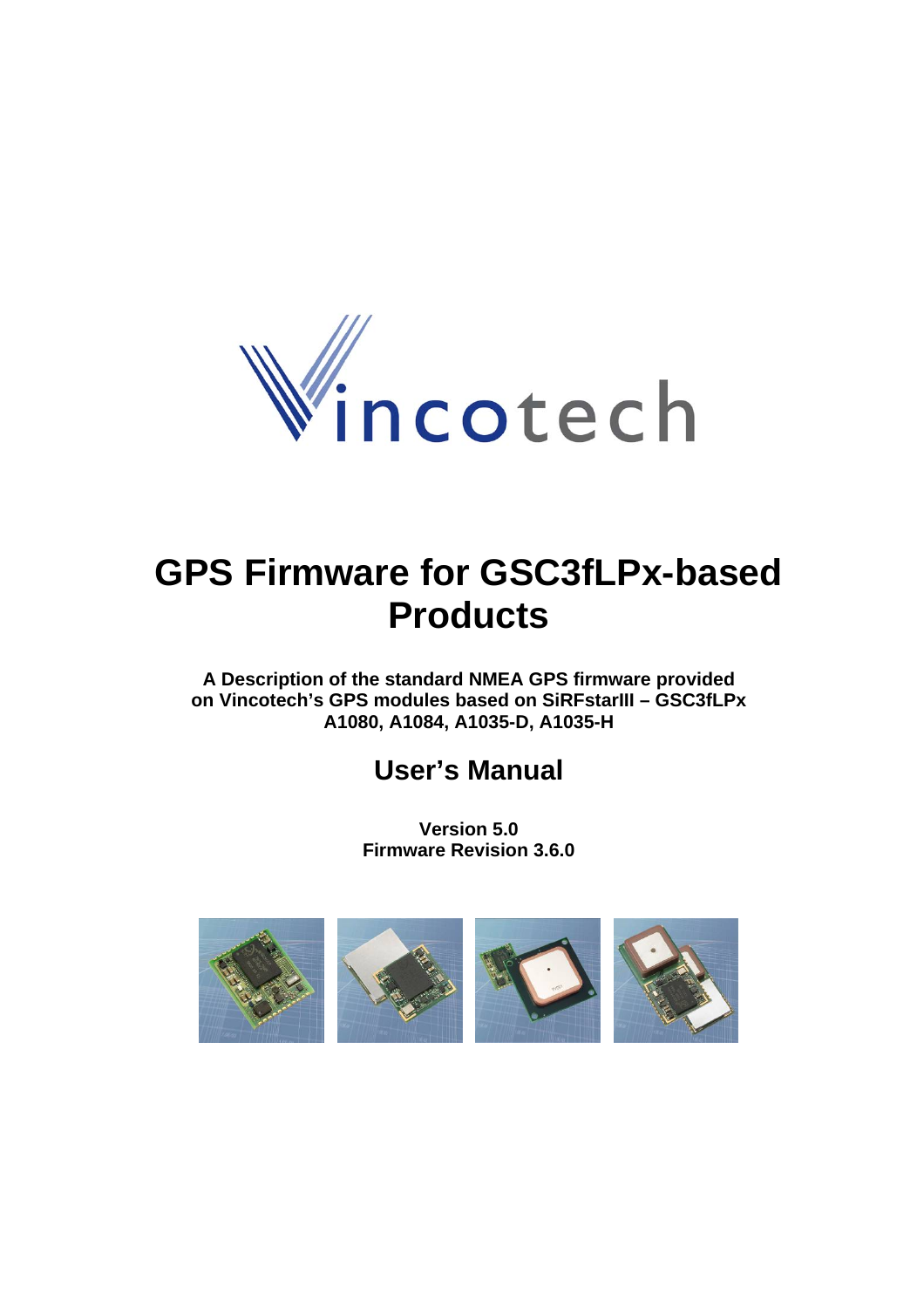

# **Revision History**

| Rev. | <b>Date</b>    | <b>Description</b>                                                   |
|------|----------------|----------------------------------------------------------------------|
| 1.0  | 10-18-06       | Initial draft                                                        |
| 2.0  | 04-02-07       | New design                                                           |
| 3.0  | 07-03-07       | Reworked manual (NMEA only)                                          |
| 4.0  | 08-19-08       | New layout; moved to Vincotech                                       |
| 4.1  | $11 - 25 - 08$ | Minor corrections                                                    |
| 4.2  | 03-11-09       | Renamed to "GSC3-based"; added command for shutdown                  |
| 5.0  | $02 - 10 - 10$ | Included information on specific behavior in "InstantFix - Embedded" |
|      |                | / Extended Ephemeris support version in chapter 1.2                  |
|      | mm-dd-yy       |                                                                      |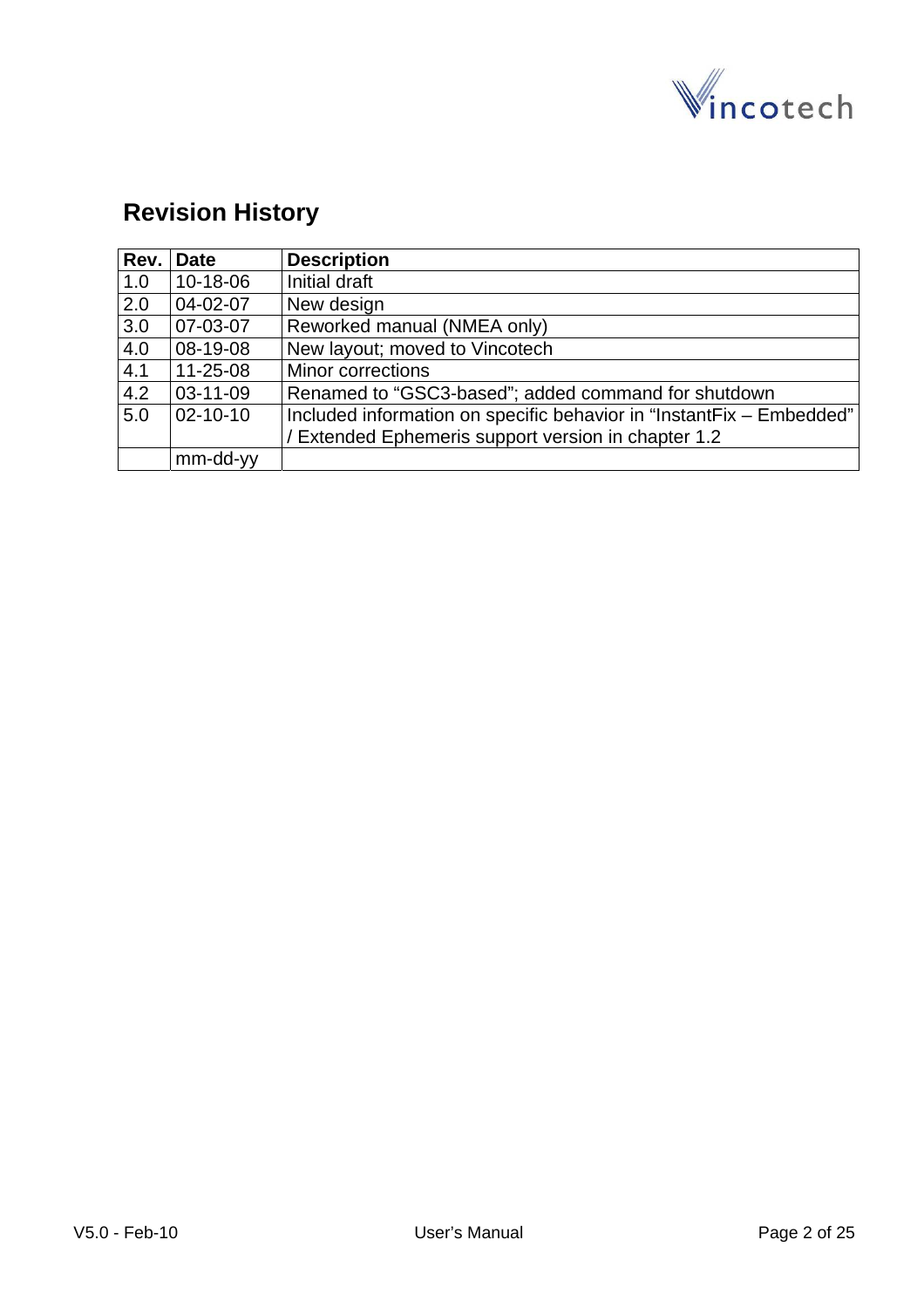

## **Disclaimer**

THIS DOCUMENT CONTAINS PROPRIETARY INFORMATION OF VINCOTECH GMBH. IT MAY NOT BE COPIED OR TRANSMITTED BY ANY MEANS, PASSED TO OTHERS, OR STORED IN ANY RETRIEVAL SYSTEM OR MEDIA, WITHOUT PRIOR CONSENT OF VINCOTECH OR ITS AUTHORIZED AGENTS.

THE INFORMATION IN THIS DOCUMENT IS, TO THE BEST OF OUR KNOWLEDGE, ENTIRELY CORRECT. HOWEVER, VINCOTECH CAN NEITHER ACCEPT LIABILITY FOR ANY INACCURACIES, OR THE CONSEQUENCES THEREOF, NOR FOR ANY LIABILITY ARISING FROM THE USE OR APPLICATION OF ANY CIRCUIT, PRODUCT, OR EXAMPLE SHOWN IN THE DOCUMENT.

THE PRODUCT (HARD- AND SOFTWARE) DESCRIBED IN THIS DOCUMEN-TATION IS NOT AUTHORIZED FOR USE IN LIFE SUPPORT DEVICES OR SYSTEMS WITHOUT THE EXPRESS WRITTEN APPROVAL OF VINCOTECH.

THIS DOCUMENT MAY PROVIDE LINKS TO OTHER WORLD WIDE WEB SITES OR RESOURCES. BECAUSE VINCOTECH HAS NO CONTROL OVER SUCH SITES AND RESOURCES, VINCOTECH SHALL NOT BE RESPONSIBLE FOR THE AVAILABILITY OF SUCH EXTERNAL SITES OR RESOURCES, AND DOES NOT ENDORSE AND IS NOT RESPONSIBLE OR LIABLE FOR ANY CONTENT, ADVERTISING, PRODUCTS, OR OTHER MATERIALS ON OR AVAILABLE FROM SUCH SITES OR RESOURCES. VINCOTECH SHALL NOT BE RESPONSIBLE OR LIABLE, DIRECTLY OR INDIRECTLY, FOR ANY DAMAGE OR LOSS CAUSED OR ALLEGED TO BE CAUSED BY OR IN CONNECTION WITH USE OF OR RELIANCE ON ANY SUCH CONTENT, GOODS OR SERVICES AVAILABLE ON OR THROUGH ANY SUCH SITE OR RESOURCE.

VINCOTECH RESERVES THE RIGHT TO CHANGE, MODIFY, OR IMPROVE THIS DOCUMENT OR THE PRODUCT DESCRIBED HEREIN, AS SEEN FIT BY VINCOTECH WITHOUT FURTHER NOTICE.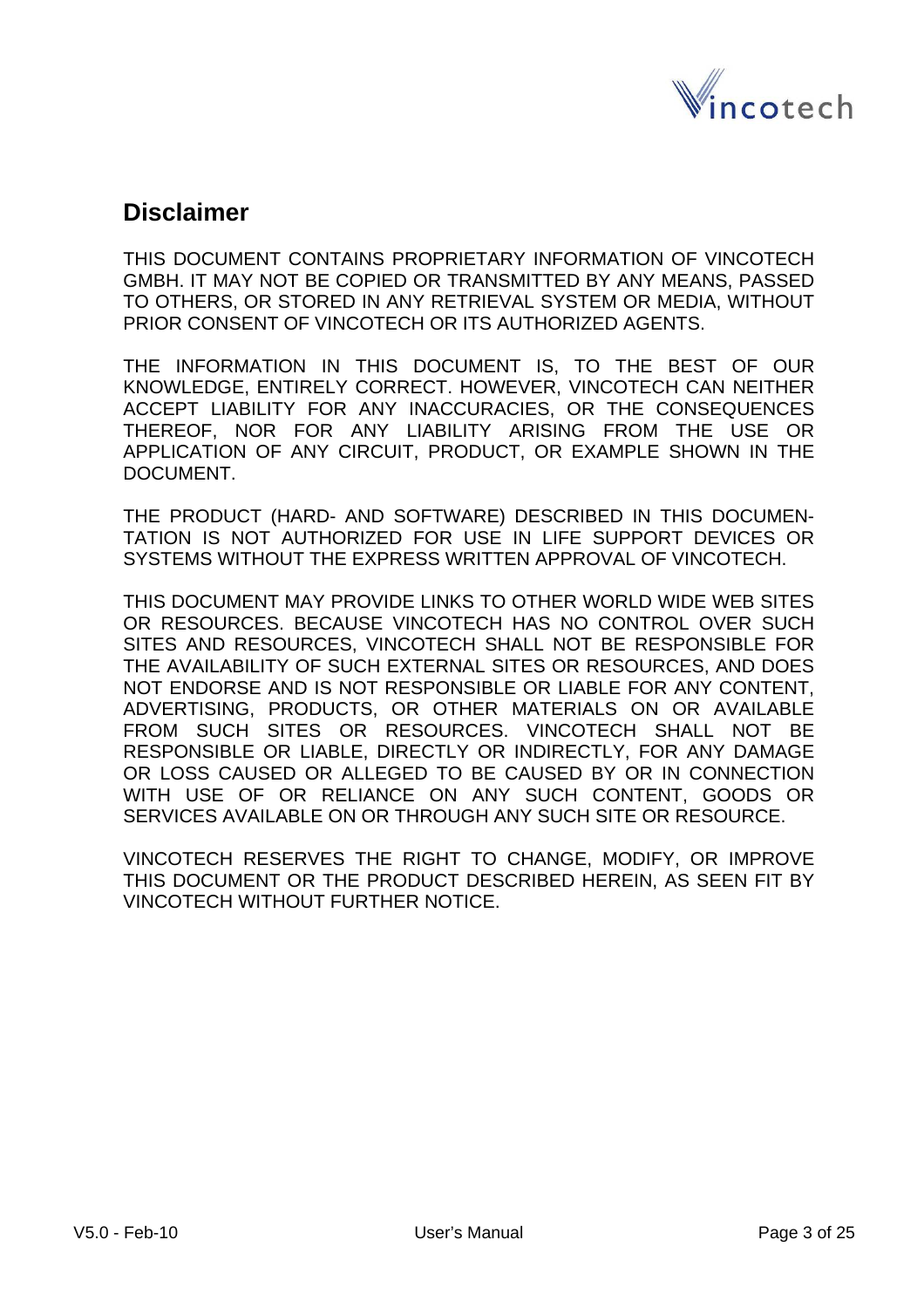

# **Table of Contents**

| 4.4 Reset Configuration (SiRF's original: NavigationInitialization)  18 |  |
|-------------------------------------------------------------------------|--|
|                                                                         |  |
|                                                                         |  |
|                                                                         |  |
|                                                                         |  |
|                                                                         |  |
|                                                                         |  |
|                                                                         |  |
|                                                                         |  |
|                                                                         |  |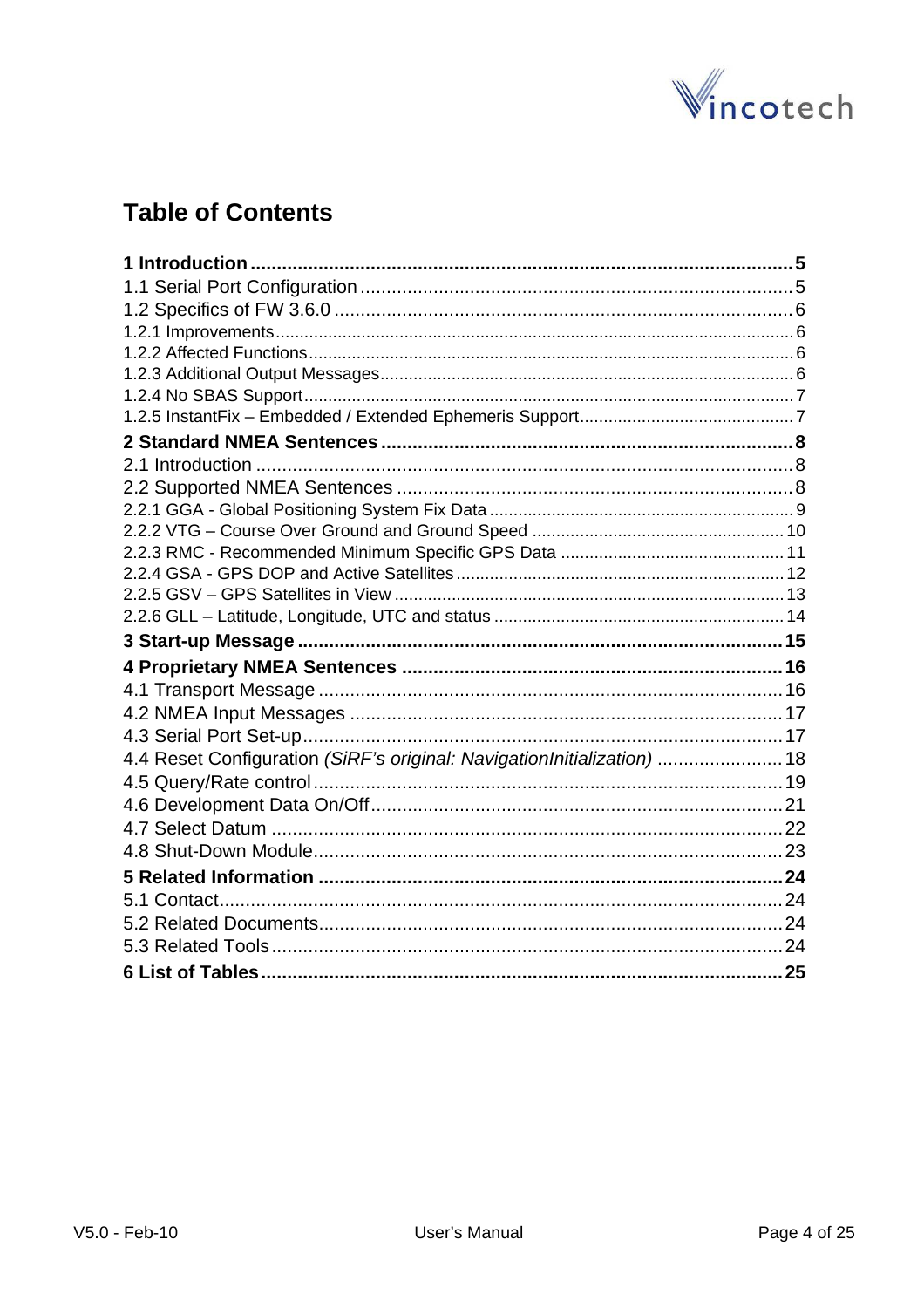

# <span id="page-4-0"></span>**1 Introduction**

This document contains a description of NMEA output sentences and NMEA commands which are implemented in the standard GPS firmware used in all GPS modules based on the SiRFstarIII GSC3fLPx chip set: A1080's, A1084's, A1035-D, and A035-H. Only fully available commands are described. For more details of the original SiRF firmware please see chapter "[5.2](#page-23-0) [Related Documents](#page-23-0)".

This revision of the manual refers to firmware **3.6.0**!

The purpose of this paper is the explanation of the behavior of the "NMEA" interface, i.e. a description of the outputs coming from this interface, and a summary of the commands that can be issued to this interface. This will allow easy and full adjustment and control of the module.

### **1.1 Serial Port Configuration**

The firmware supports the bi-directional serial interface of Vincotech's GPS modules. It is implemented by use of the full duplex UART (Universal Asynchronous Receiver Transmitter) interface of the GPS processor.

- For the communication with UART the use of a kind of terminal program or another appropriate method is necessary.
- NMEA communication is always on port 0 (pin Tx0 and Rx0) of the module or on the serial USB port of one of the evaluation boards, respectively.
- The default configuration of this serial port is: 4800 baud, 8 data bits, no parity, 1 stop bit, no flow control.

This interface is bi-directional, i.e. on the one side the output of the GPS modules (NMEA sentences, etc.) is sent to the UART interface, on the other side the UART interface can be used to send commands to Vincotech's GPS modules.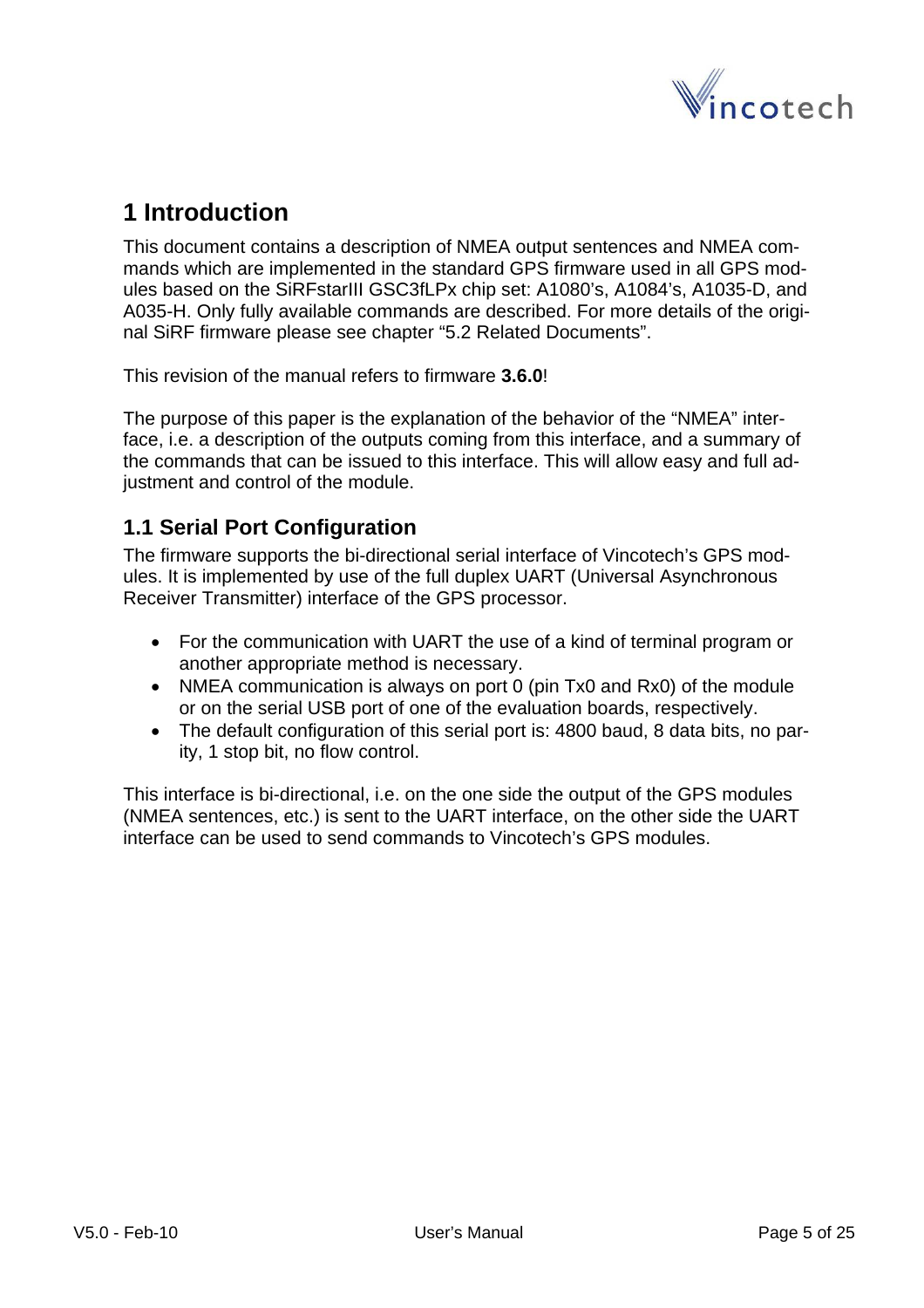

### <span id="page-5-0"></span>**1.2 Specifics of FW 3.6.0**

This version of the firmware is based on the earlier release 3.5.0. Beside the implementation of "InstantFix – Embedded" / Extended Ephemeris support a few changes have been introduced in this version. Otherwise, the stand-alone / unaided GPS performance is unchanged and specifically the command interface is backward compatible.

#### **1.2.1 Improvements**

The following improvements can be seen in FW 3.6.0:

- Correct GPS time to UTC time conversion at GPS week rollover (next one to occur 2019 April 06)
- 2D fix under factory and cold start conditions possible
- Improvement of initial time estimates

#### **1.2.2 Affected Functions**

During the download of EE files normal GPS operation and output messaging will continue. Some limitations are:

- Software commands for resets or shut-down are rejected
- Software commands for UART speed or protocol changes are rejected
- If in a power-managed mode, the system will not transition to hibernate

**NOTE:** An orderly shut down sequence through use of ON\_OFF pulse or shutdown command must be followed, and only after downloads are complete, to prevent risk of corruption to the program code area of flash memory.

#### **1.2.3 Additional Output Messages**

After initial power up the following message can be seen every 8 seconds:

• \$PSRF156,23,1,0\*09

This is the receiver's message to request a download. The download can be started immediately.

In addition the following message (or a similar one) can be seen:

• \$PSRF151,2,0,30094,0xFFFFFFFF\*56

With this message the receiver is showing GPS data (time valid, week, time of week) and the Ephemeris mask. The Ephemeris mask is indicating which satellite's Ephemeris data should still be loaded.

Both messages should be ignored in an application!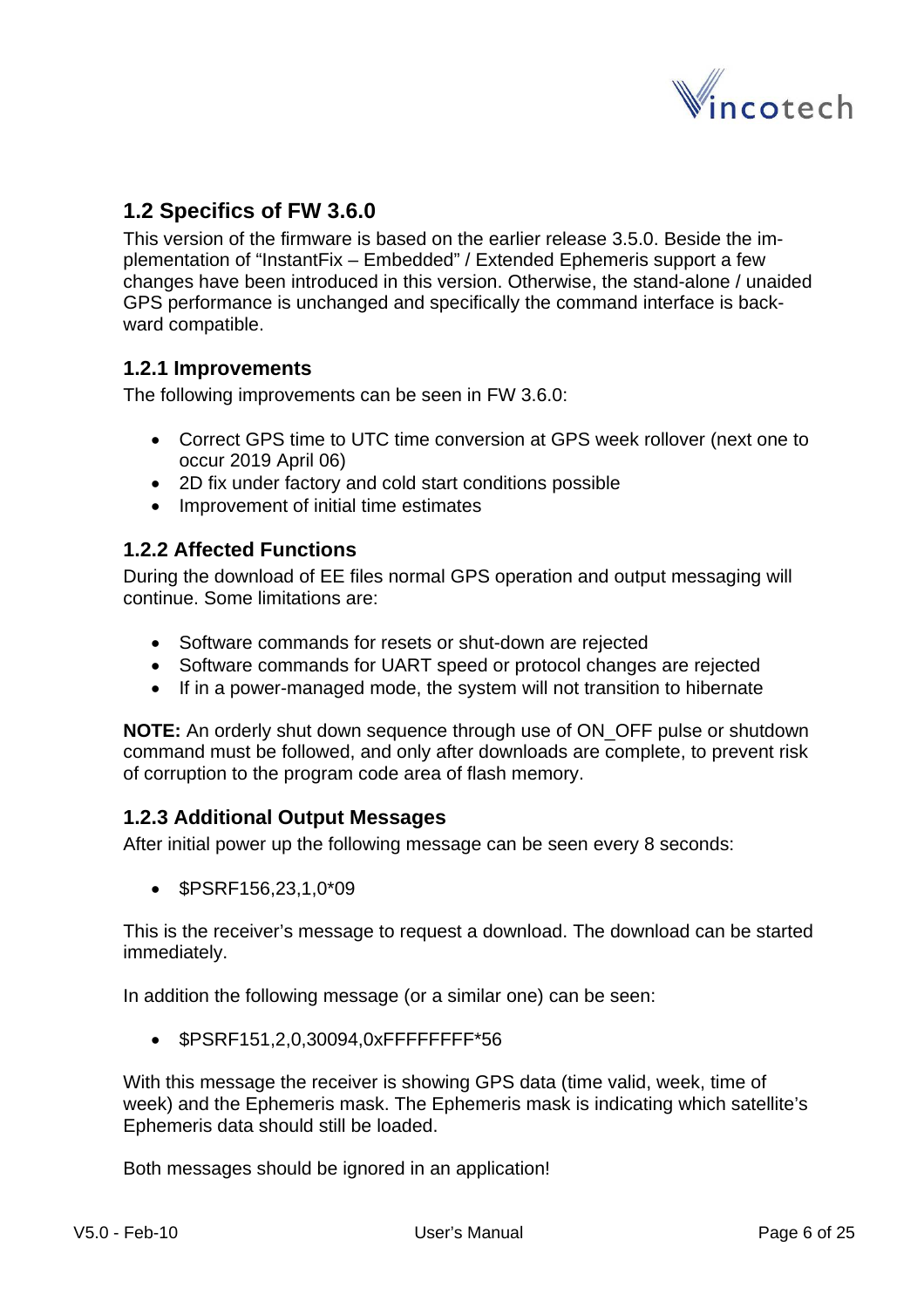

#### <span id="page-6-0"></span>**1.2.4 No SBAS Support**

Due to memory limitations SBAS support was removed from this release. Only this way up to 7 days EE support could be realized.

#### **1.2.5 InstantFix – Embedded / Extended Ephemeris Support**

For details, please refer to the application notes

- GPS AppNote EE Receiver Load (Vincotech)
- GPS AppNote EE Server Download (Vincotech)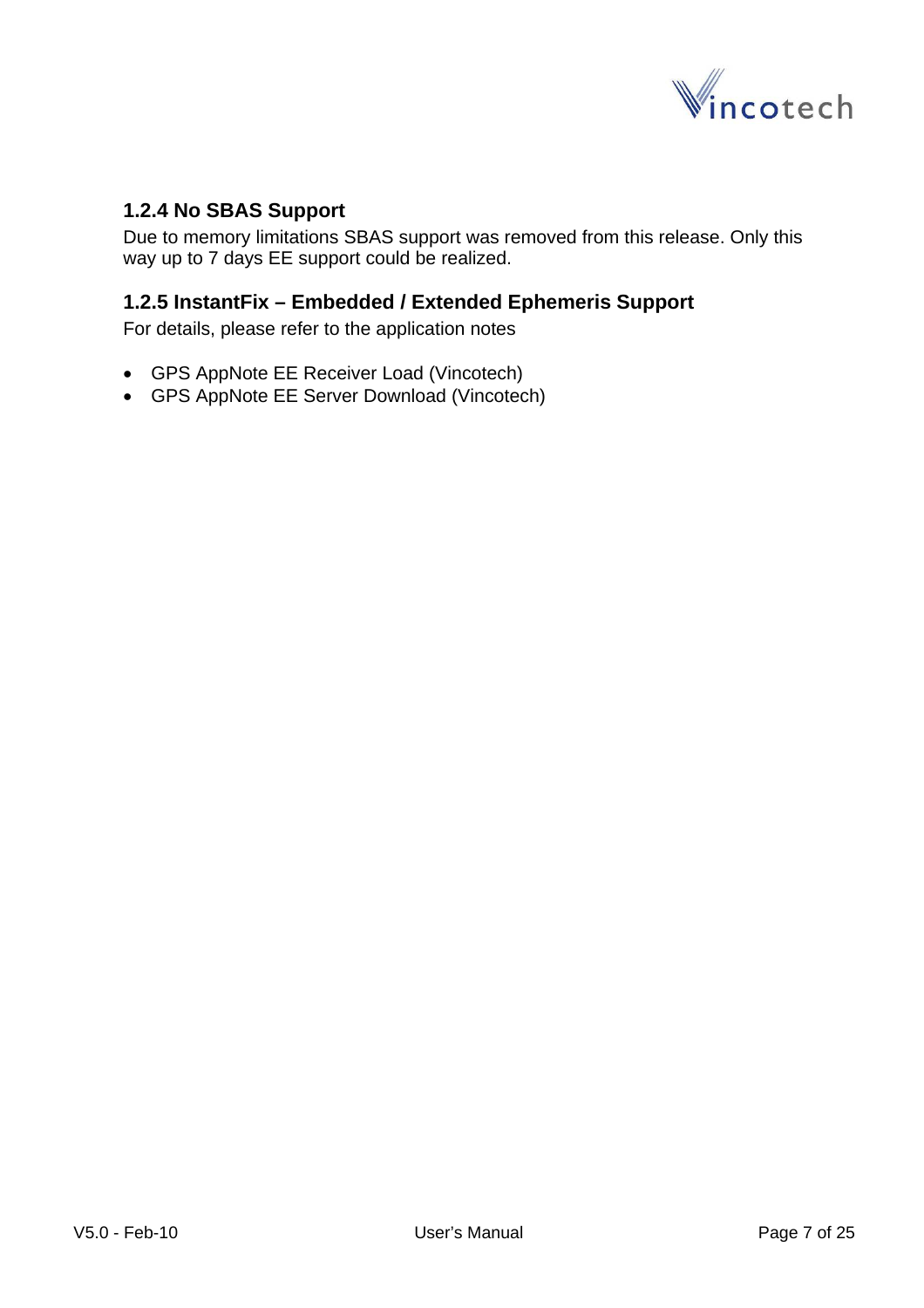

# <span id="page-7-0"></span>**2 Standard NMEA Sentences**

#### **2.1 Introduction**

The **N**ational **M**arine **E**lectronics **A**ssociation created a uniform interface standard for digital data exchange between different marine electronic products back in the early nineteen-eighties.

- NMEA information is transmitted from a 'vendor' in 'sentences' with a maximum length of 80 characters.
- The general format is: "\$<vendor><message><parameters>\*<checksum><CR><LF>".
- The combination of <vendor><message> is called address field.
- The vendor code for the Global Positioning System is "GP".
- In this document NMEA sentences refer to the NMEA 0183 Standard.

For details see: <http://www.nmea.org/> <http://www.nmea.org/pub/index.html>

#### **2.2 Supported NMEA Sentences**

The Vincotech's GPS firmware currently supports 6 NMEA sentences:

- \$GPGGA (default: ON)
- **\$GPVTG** (default: OFF)
- \$GPRMC (default: ON)
- \$GPGSA (default: ON)
- **\$GPGSV** (default: ON, 0.2Hz)
- **\$GPGLL (default: OFF)**
- **Note**: Please consider max transfer rate (depending on baud rate setting) before activating additional NMEA sentences.

The following paragraphs give an overview of NMEA messages with example strings and short explanation.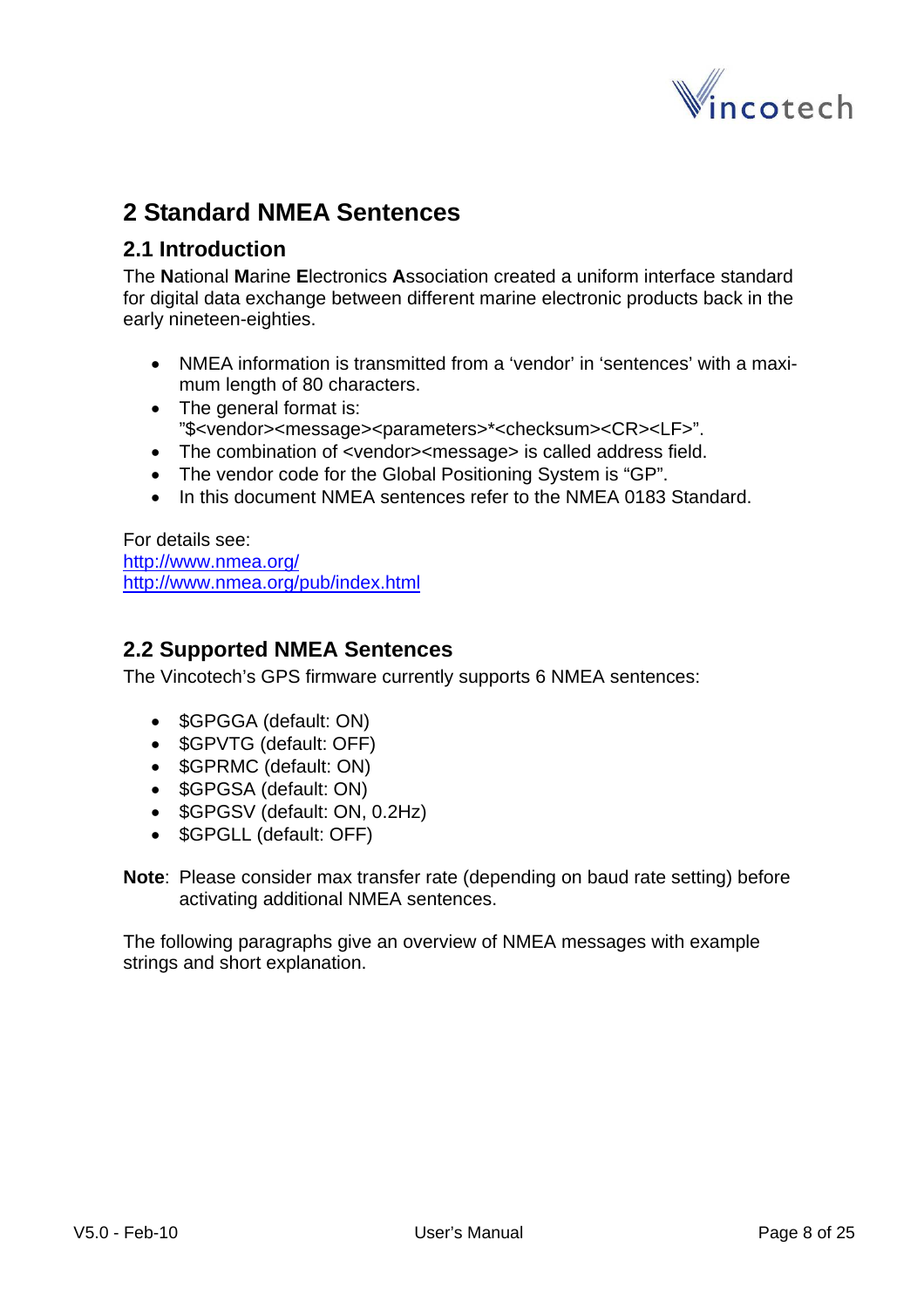

### <span id="page-8-0"></span>**2.2.1 GGA - Global Positioning System Fix Data**

| e.g. \$GPGGA,152145.000,4805.8193,N,01132.2317,E,1,04,2.5,607.5,M,47.6,M,,*67 |                  |                                                                                                                   |  |  |
|-------------------------------------------------------------------------------|------------------|-------------------------------------------------------------------------------------------------------------------|--|--|
| (1)                                                                           | \$GPGGA          | Vendor and message identifier                                                                                     |  |  |
| (2)                                                                           | 152145.000       | Universal time coordinated (15h 21m 45.000s)                                                                      |  |  |
| (3)                                                                           | 4805.8193        | Latitude (48deg 05.8193min)                                                                                       |  |  |
| (4)                                                                           | N                | N North<br>S South                                                                                                |  |  |
| (5)                                                                           | 01132.2317       | Longitude (011deg 32.2317min)                                                                                     |  |  |
| (6)                                                                           | Е                | E East<br>W West                                                                                                  |  |  |
| (7)                                                                           | 1                | Fix quality: 0 fix not valid or invalid,<br>1 GPS SPS mode, fix valid,<br>2 Differential GPS, SPS mode, fix valid |  |  |
| (8)                                                                           | 04               | Four satellites in use (min 00, max 12)                                                                           |  |  |
| (9)                                                                           | 2.5              | Horizontal dilution of precision                                                                                  |  |  |
| (10)                                                                          | 607.5            | <b>MSL</b> altitude                                                                                               |  |  |
| (11)                                                                          | M                | Unit of antenna altitude: meters                                                                                  |  |  |
| (12)                                                                          | 47.6             | Geoidal separation                                                                                                |  |  |
| (13)                                                                          | M                | Unit of geoidal separation: meters                                                                                |  |  |
| (14)                                                                          | <empty></empty>  | Age of differential GPS data, null field when DGPS is not used                                                    |  |  |
| (15)                                                                          | $\leq$ empty $>$ | Differential reference station ID, null field when DGPS is not used                                               |  |  |
| (16)                                                                          | $*67$            | Checksum                                                                                                          |  |  |

Table 1: GGA example and description

h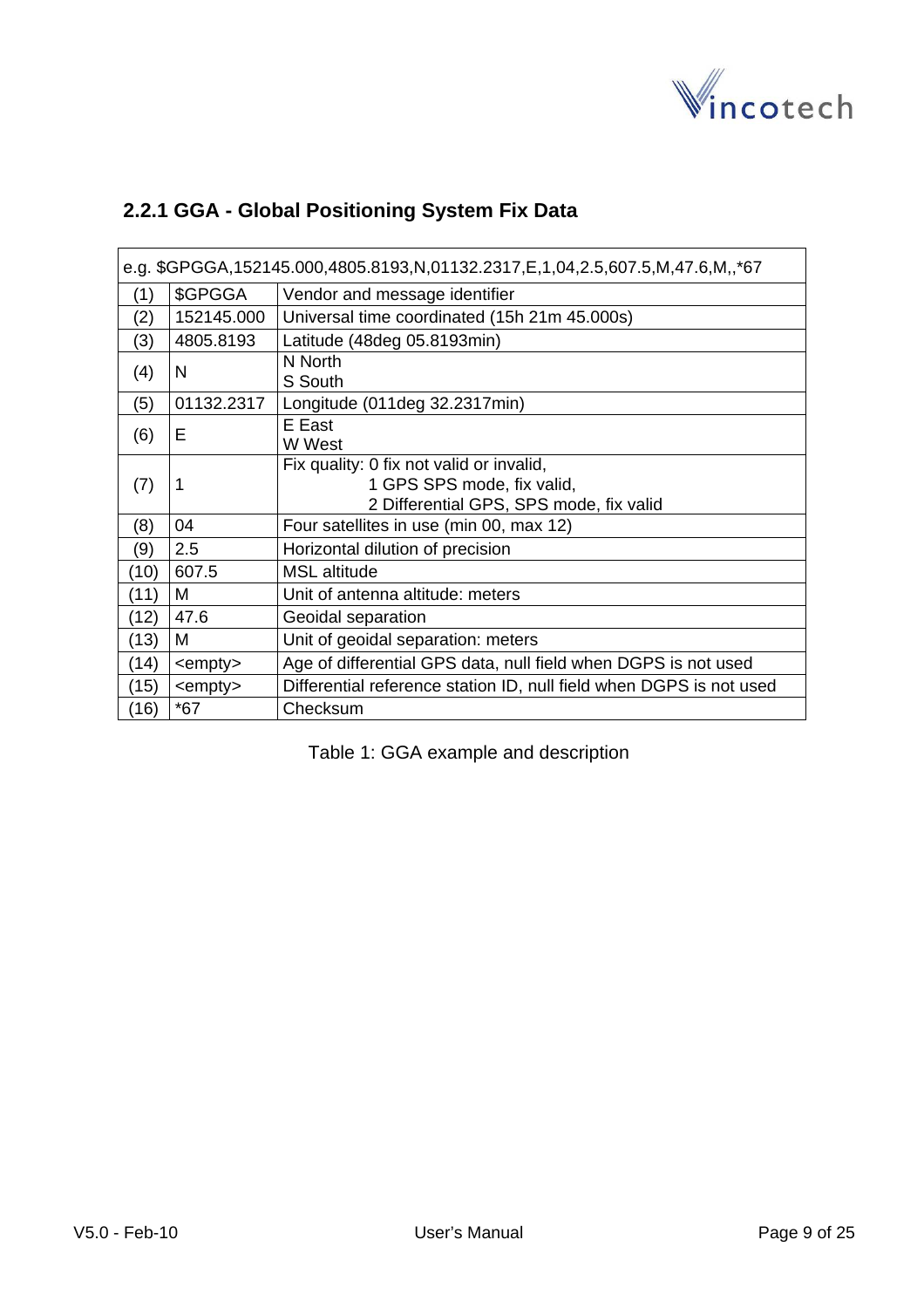

| e.g. \$GPVTG, 169.31, T,, M, 0.31, N, 0.5, K, A*6B |                 |                                        |  |
|----------------------------------------------------|-----------------|----------------------------------------|--|
| (1)                                                | \$GPVTG         | Vendor and message identifier          |  |
| (2)                                                | 169.31          | Track degrees                          |  |
| (3)                                                |                 | True                                   |  |
| (4)                                                | <empty></empty> | <b>Track degrees</b>                   |  |
| (5)                                                | M               | Magnetic                               |  |
| (6)                                                | 0.31            | Horizontal speed [knots]               |  |
| (7)                                                | N               | Knots                                  |  |
| (8)                                                | 0.5             | Horizontal speed [kilometers per hour] |  |
| (9)                                                | K               | Kilometers per hour                    |  |
|                                                    |                 | A Autonomous mode                      |  |
| (10)                                               | A               | D Differential mode                    |  |
|                                                    |                 | E Estimated/dead reckoning             |  |
| (11)                                               | $*6B$           | Checksum                               |  |

### <span id="page-9-0"></span>**2.2.2 VTG – Course Over Ground and Ground Speed**

Table 2: VTG example and description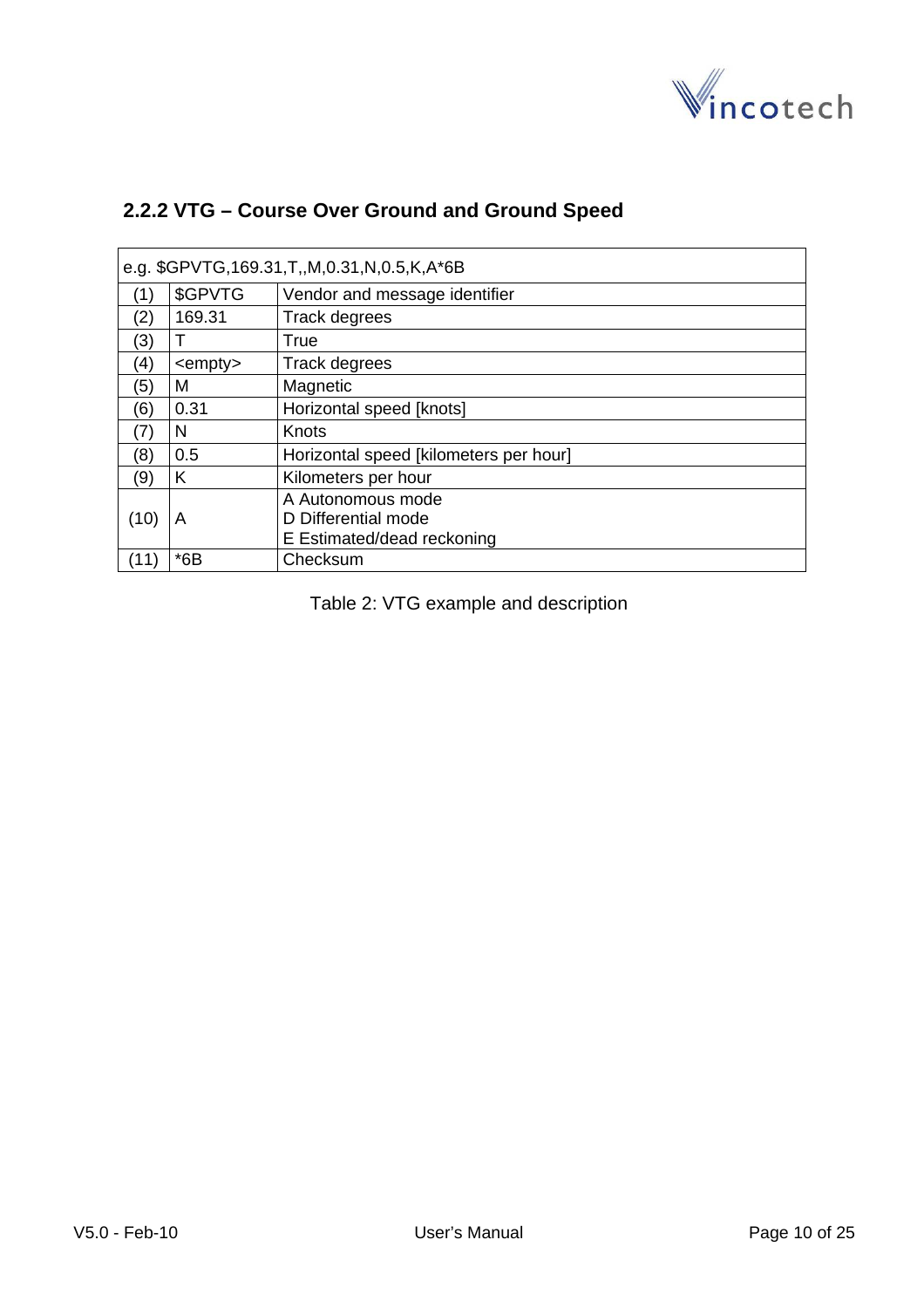

#### <span id="page-10-0"></span>**2.2.3 RMC - Recommended Minimum Specific GPS Data**

| e.g. \$GPRMC,092516.000,A,4805.8021,N,01132.2243,E,1.91,183.81,270302,0.0,W,A*7B |             |                                                                        |  |  |
|----------------------------------------------------------------------------------|-------------|------------------------------------------------------------------------|--|--|
| (1)                                                                              | \$GPRMC     | Vendor and message identifier                                          |  |  |
| (2)                                                                              | 092516.000  | UTC - Universal Time Coordinated (09h 25m 16.000s)                     |  |  |
| (3)                                                                              | A           | A Fix valid<br>V for invalid or no fix                                 |  |  |
| (4)                                                                              | 4805.8021   | Latitude (48deg 05.8021min)                                            |  |  |
| (5)                                                                              | N           | N North<br>S South                                                     |  |  |
| (6)                                                                              | 01132.2243  | Longitude (011deg 32.2243min)                                          |  |  |
| (7)                                                                              | E           | E East<br>W West                                                       |  |  |
| (8)                                                                              | 1.91        | Speed over ground in knots                                             |  |  |
| (9)                                                                              | 183.81      | Course over ground, degrees true                                       |  |  |
| (10)                                                                             | 270302      | Date (ddmmyy $-27th$ March 2002)                                       |  |  |
| (11)                                                                             | $0.0^{(1)}$ | Magnetic variation, degrees                                            |  |  |
| (12)                                                                             | $W^{(1)}$   | W West<br>E East                                                       |  |  |
| (13)                                                                             | A           | A Autonomous mode<br>D Differential Mode<br>E Estimated/dead reckoning |  |  |
| (14)                                                                             | $*7B$       | Checksum                                                               |  |  |

(1) SiRF Technology Inc. does not support magnetic declination. All course over ground data are geodetic WGS84 directions

Table 3: RMC example and description

h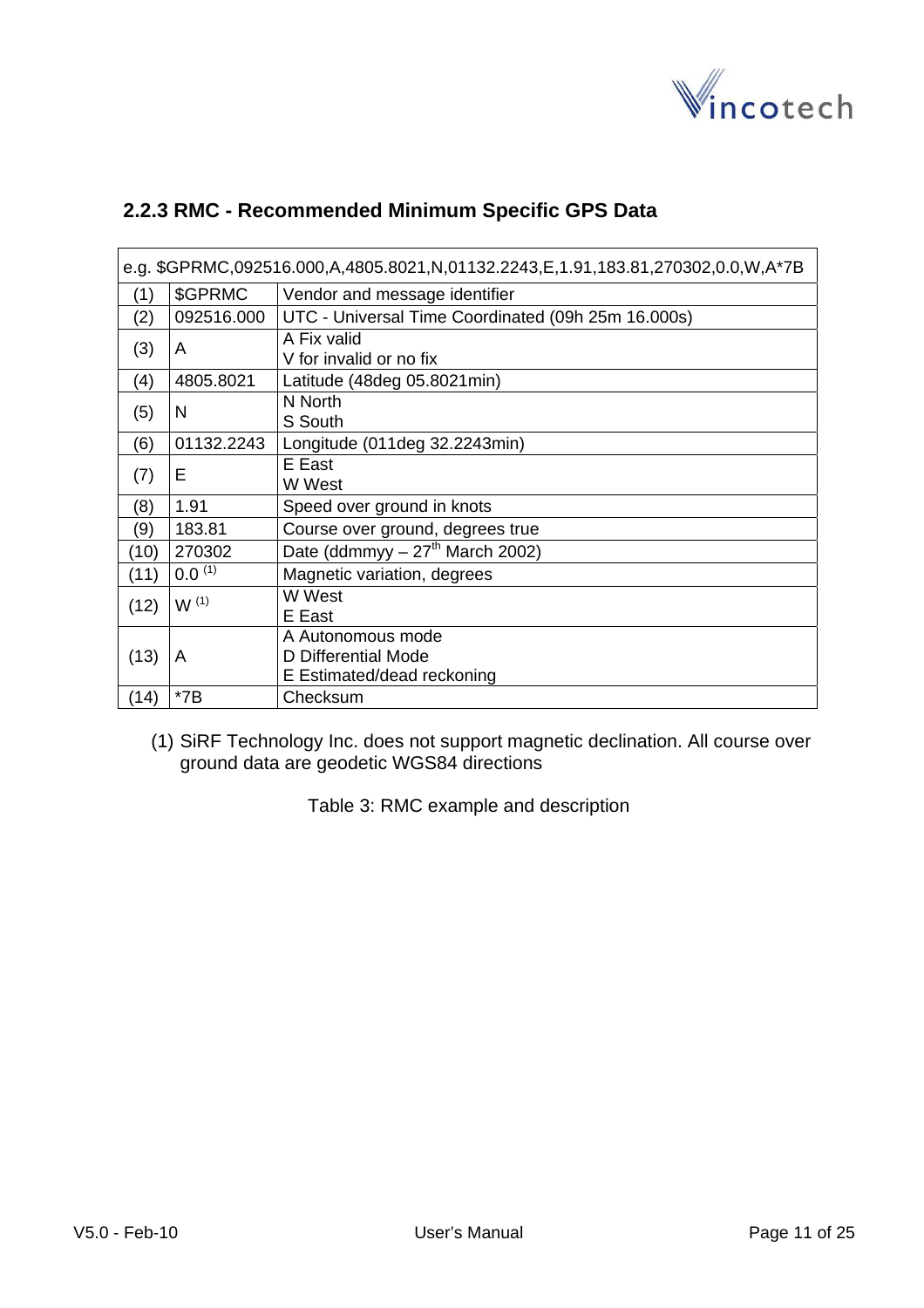

### <span id="page-11-0"></span>**2.2.4 GSA - GPS DOP and Active Satellites**

| e.g. \$GPGSA, A, 3, 03, 20, 14, 31, ,,,,,,,, 3. 7, 2. 5, 2. 8* 3D |                 |                                                                                                         |  |  |
|-------------------------------------------------------------------|-----------------|---------------------------------------------------------------------------------------------------------|--|--|
| (1)                                                               | \$GPGSA         | Vendor and message identifier                                                                           |  |  |
| (2)                                                               | A               | A 2D automatic – allowed to automatically switch 2D/3D<br>M Manual – forced to operate in 2D or 3D mode |  |  |
| (3)                                                               | 3               | 1 Fix not available<br>2 2D fix (<4 SVs used)<br>3 3D fix (>3 SVs used)                                 |  |  |
| (4)                                                               | 03              | ID of satellite used in 1 <sup>st</sup> channel                                                         |  |  |
| (5)                                                               | 20              | ID of satellite used in $2^{nd}$ channel                                                                |  |  |
| .                                                                 |                 | .                                                                                                       |  |  |
| (23)                                                              | <empty></empty> | ID of satellite used in 12 <sup>th</sup> channel                                                        |  |  |
| (24)                                                              | 3.7             | PDOP in meters                                                                                          |  |  |
| (25)                                                              | 2.5             | <b>HDOP</b> in meters                                                                                   |  |  |
| (26)                                                              | 2.8             | VDOP in meters                                                                                          |  |  |
| (27)                                                              | $*3D$           | Checksum                                                                                                |  |  |

Table 4: GSA example and description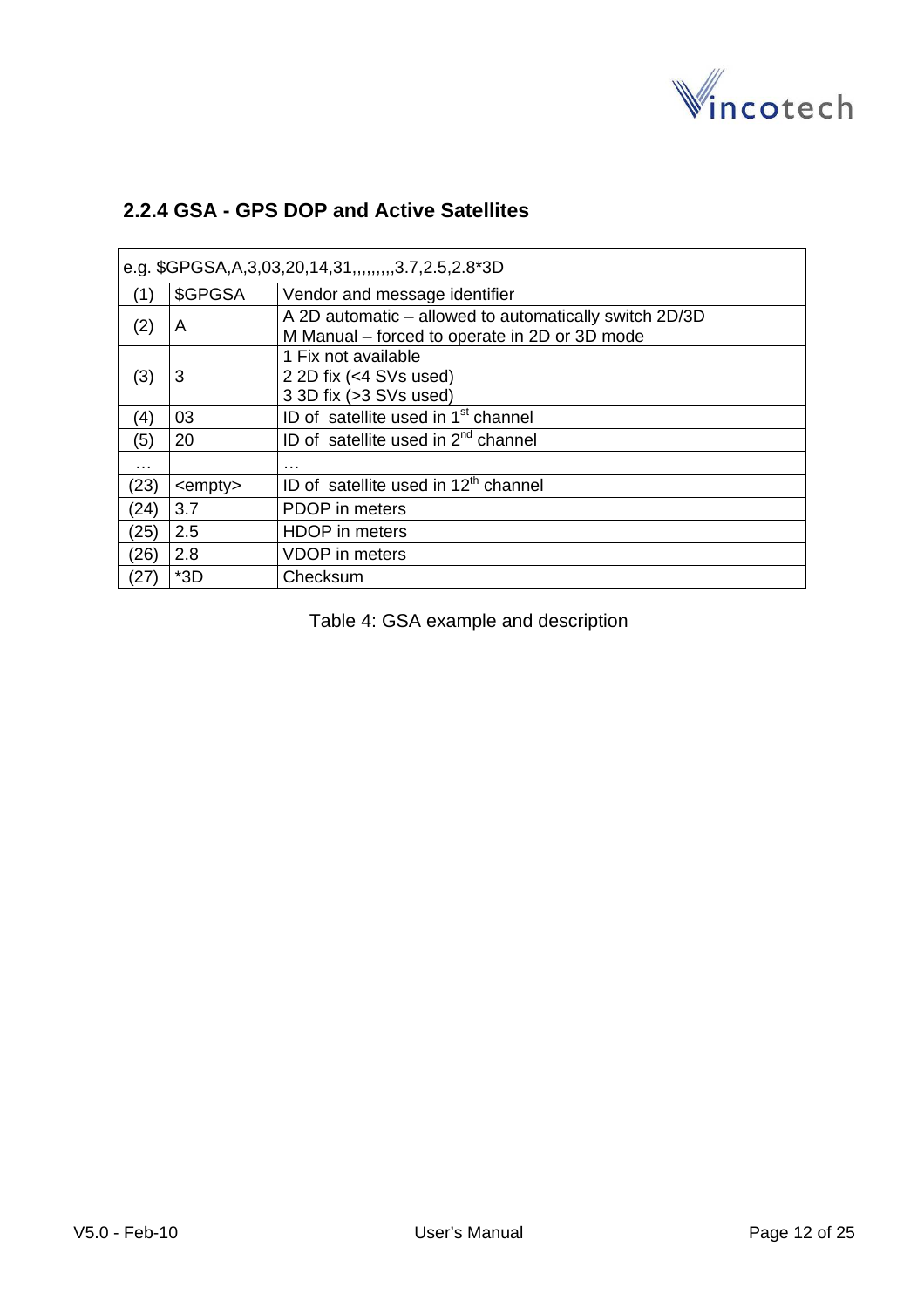

### <span id="page-12-0"></span>**2.2.5 GSV – GPS Satellites in View**

| e.g. \$GPGSV,1,1,04,03,27,159,45,14,43,095,48,20,17,231,40,31,60,190,42*7F |         |                                                                                            |  |  |
|----------------------------------------------------------------------------|---------|--------------------------------------------------------------------------------------------|--|--|
| (1)                                                                        | \$GPGSV | Vendor and message identifier                                                              |  |  |
| (2)                                                                        | 1       | Total numbers of messages                                                                  |  |  |
| (3)                                                                        | 1       | Number of current message                                                                  |  |  |
| (4)                                                                        | 04      | Satellites in view                                                                         |  |  |
| (5)                                                                        | 03      | Satellite number of 1 <sup>st</sup> satellite                                              |  |  |
| (6)                                                                        | 27      | Elevation in degrees of 1 <sup>st</sup> satellite                                          |  |  |
| (7)                                                                        | 159     | Azimuth in degrees to true of 1 <sup>st</sup> satellite                                    |  |  |
| (8)                                                                        | 45      | SNR (signal to noise ratio) in dB of 1 <sup>st</sup> satellite (00 when not track-<br>ing) |  |  |
| (9)                                                                        | 14      | Satellite number of $2^{nd}$ satellite                                                     |  |  |
| (10)                                                                       | 43      | Elevation in degrees of $2^{nd}$ satellite                                                 |  |  |
| (11)                                                                       | 095     | Azimuth in degrees to true of $2nd$ satellite                                              |  |  |
| (12)                                                                       | 48      | SNR (signal to noise ratio) in dB of $2^{nd}$ satellite (00 when not track-<br>ing)        |  |  |
| (13)                                                                       | 20      | Satellite number of 3 <sup>rd</sup> satellite                                              |  |  |
| (14)                                                                       | 17      | Elevation in degrees of 3 <sup>rd</sup> satellite                                          |  |  |
| (15)                                                                       | 231     | Azimuth in degrees to true of 3 <sup>rd</sup> satellite                                    |  |  |
| (16)                                                                       | 40      | SNR (signal to noise ratio) in dB of 3rd satellite (00 when not track-<br>ing)             |  |  |
| (17)                                                                       | 31      | Satellite number of 4 <sup>th</sup> satellite                                              |  |  |
| (18)                                                                       | 60      | Elevation in degrees of 4 <sup>th</sup> satellite                                          |  |  |
| (19)                                                                       | 190     | Azimuth in degrees to true of $4th$ satellite                                              |  |  |
| (20)                                                                       | 42      | SNR (signal to noise ratio) in dB of 4th satellite (00 when not track-<br>ing)             |  |  |
| (21)                                                                       | $*7F$   | Checksum                                                                                   |  |  |

Table 5: GSV example and description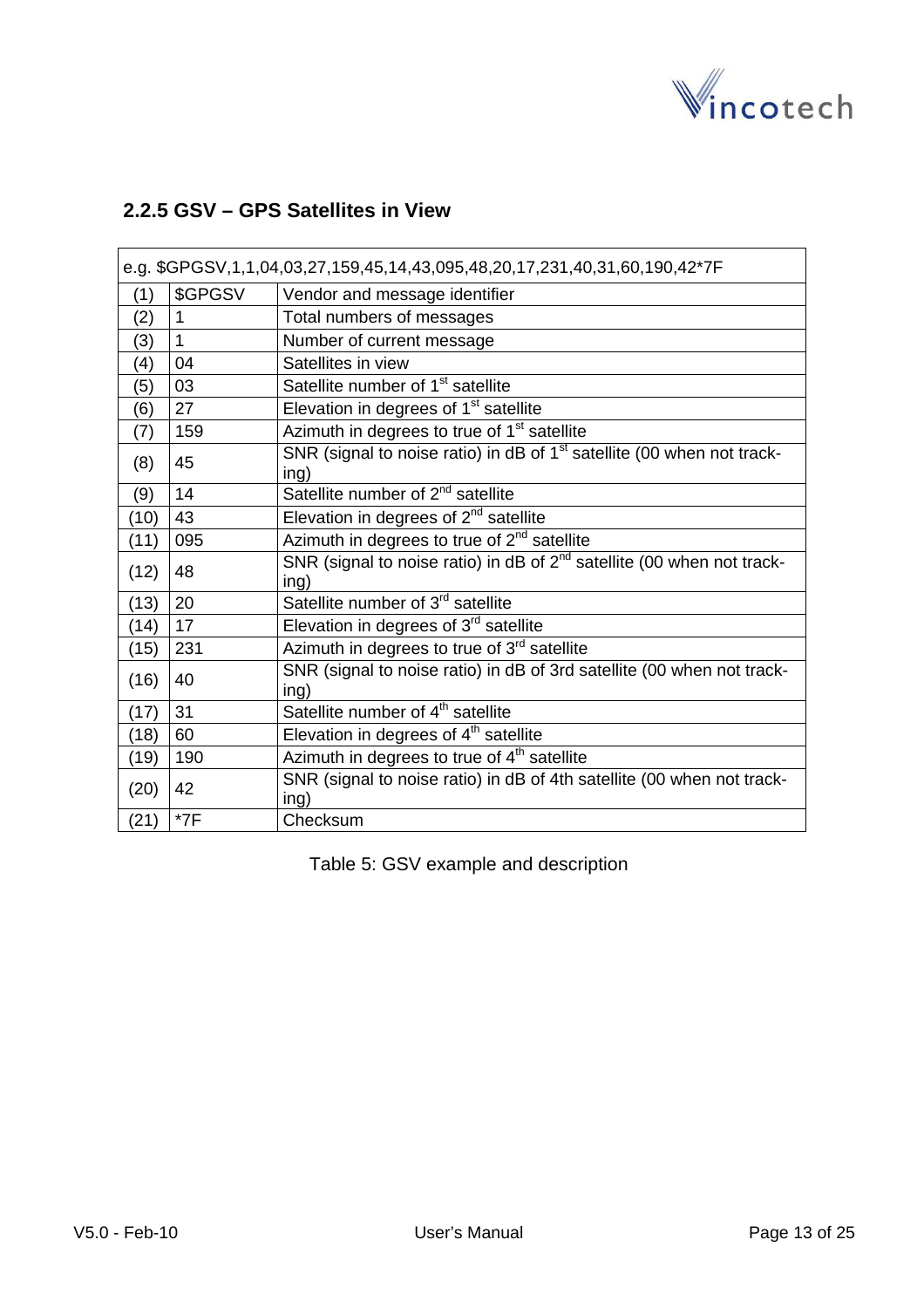

<span id="page-13-0"></span>

| 2.2.6 GLL - Latitude, Longitude, UTC and status |  |  |
|-------------------------------------------------|--|--|
|                                                 |  |  |

| e.g. \$GPGLL,3723.2475, N,12158.3416, W,161229.487, A, A*41 |                                                    |                                                    |  |
|-------------------------------------------------------------|----------------------------------------------------|----------------------------------------------------|--|
| (1)                                                         | \$GPGSV                                            | Vendor and message identifier                      |  |
| (2)                                                         | 3723.2475                                          | Latitude (37deg 23.2475min)                        |  |
| (3)                                                         | N                                                  | N North<br>S South                                 |  |
| (4)                                                         | 12158.3416                                         | Longitude (121deg 58.3416min)                      |  |
| (5)                                                         | W                                                  | W West<br>E East                                   |  |
| (6)                                                         | 161229.487                                         | UTC - Universal Time Coordinated (16h 12m 29.487s) |  |
| (7)                                                         | A                                                  | A Data valid<br>V Data not valid                   |  |
| (8)                                                         | A Autonomous mode<br>D DGPS mode<br>A<br>E DR mode |                                                    |  |
| (9)                                                         | $*41$                                              | Checksum                                           |  |

Table 6: GLL example and description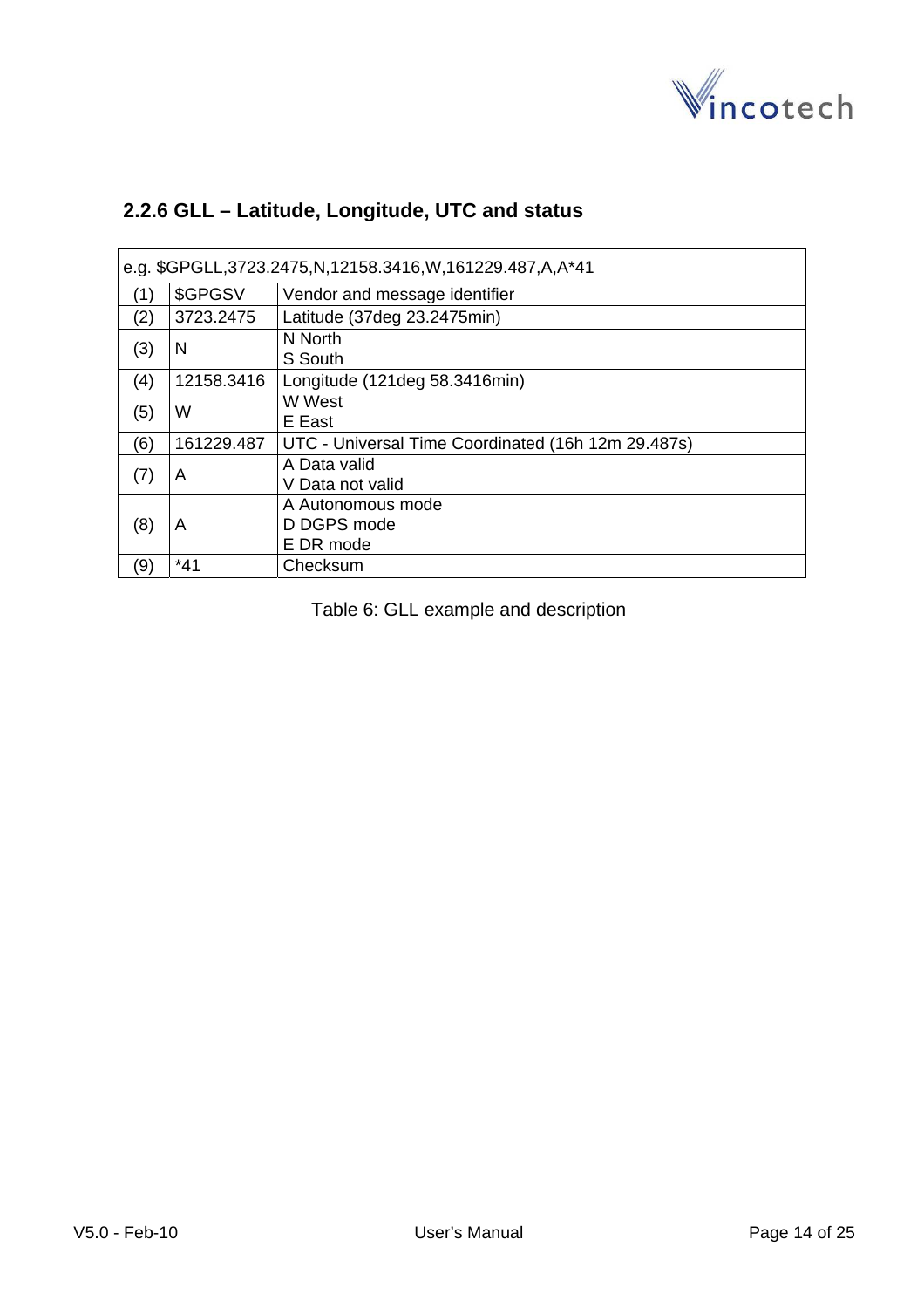

# <span id="page-14-0"></span>**3 Start-up Message**

After reset or power-off the GPS modules will transmit a start-up message first, this message will look like:

\$PSRFTXT,Version: GSW3.6.0\_3.6.00.00-F35P1.00 \*03 \$PSRFTXT,TOW: 0\*25 \$PSRFTXT,WK: 1566\*61 \$PSRFTXT,POS: 6378137 0 0\*2A \$PSRFTXT,CLK: 96250\*25 \$PSRFTXT,CHNL: 12\*73 \$PSRFTXT,Baud rate: 4800\*65

This message holds information on the firmware version, GPS time and position (if available) and others. The contents might change in future release so this information should not be used in an application (except for checking the firmware version).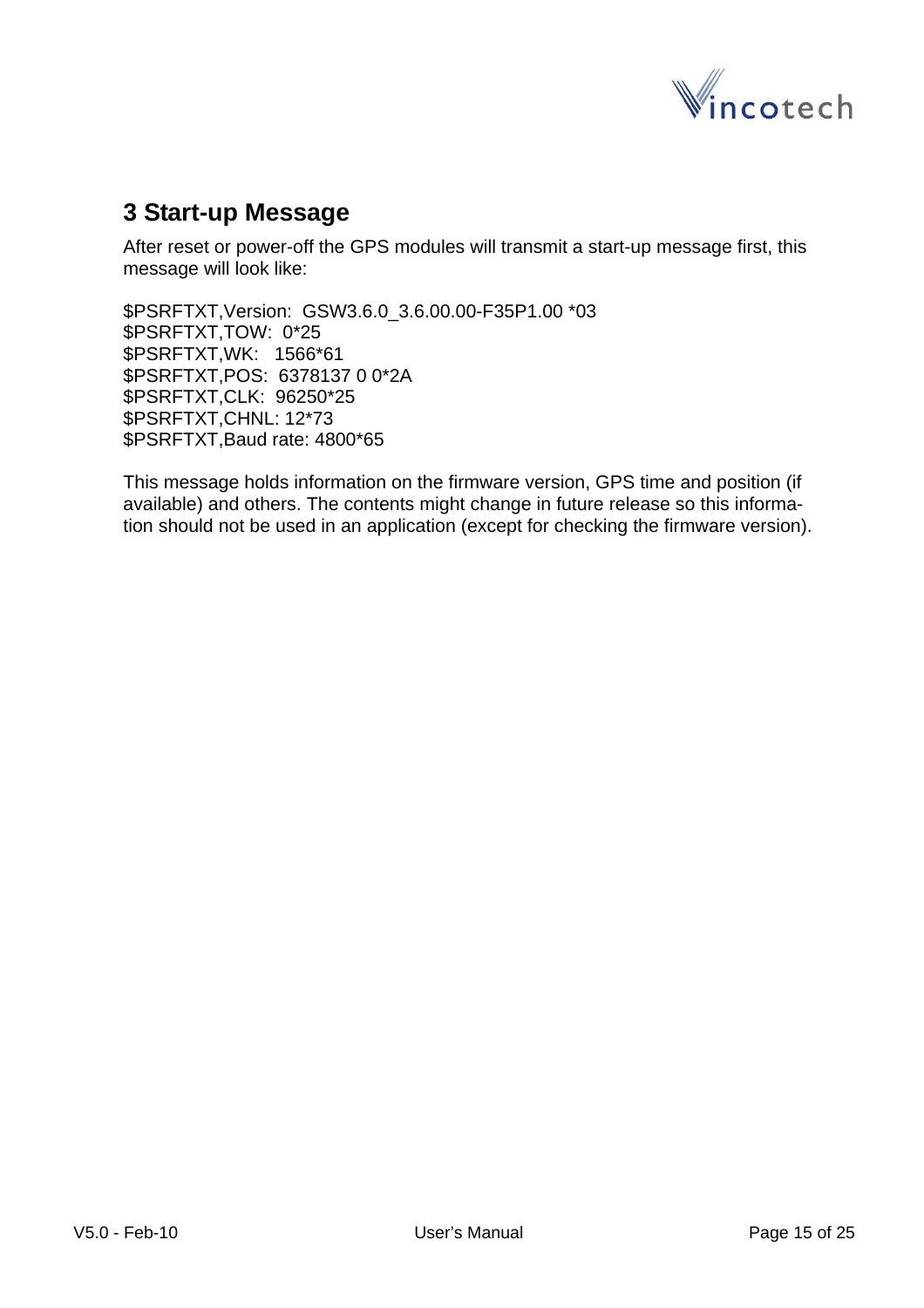

# <span id="page-15-0"></span>**4 Proprietary NMEA Sentences**

NMEA input messages enable you to control the receiver while in NMEA protocol mode. By default, the receiver is configured for NMEA mode on port 0. Messages can be sent by using a terminal program, by using Vincotech's GPS Cockpit software, or the SiRFdemo software. If the receiver is in SiRF binary mode, all NMEA input messages are ignored. Once the receiver is put into NMEA mode, the following messages may be used to command the module.

All settings transmitted by NMEA or binary messages are stored in SRAM; as long as either Vcc or Vbak is supplied the settings are maintained.

The GPS module falls back to factory settings in case neither Vcc nor Vbak are supplied properly.

#### **4.1 Transport Message**

Device manufacturer define extensions of the standard NMEA protocol or sentences thereof.

The general format is:

"\$<vendor><MID><parameters><\*cksum><CR><LF>".

| Vendor: | GSC3-based products use "PSRF"                                                  |
|---------|---------------------------------------------------------------------------------|
| MID:    | Message identifier consisting of three numeric characters.                      |
|         | Input Messages begin at MID 100.                                                |
|         | Parameters: Message specific parameters refer to a specific section for         |
|         | <data> <data> definition.</data></data>                                         |
| Cksum:  | Two hex character checksum as defined in the NMEA specifi-                      |
|         | cation. Use of checksum is required on all input messages!                      |
|         | <cr><lf> A "Carriage Return" and "Line Feed" is mandatory to complete</lf></cr> |
|         | the NMEA message.                                                               |
|         |                                                                                 |

- **Note1**: All fields in all proprietary NMEA messages are required, none are optional. All NMEA messages are comma delimited.
- **Note2**: Both, GPS Cockpit and SiRFdemo software support the calculation of a checksum.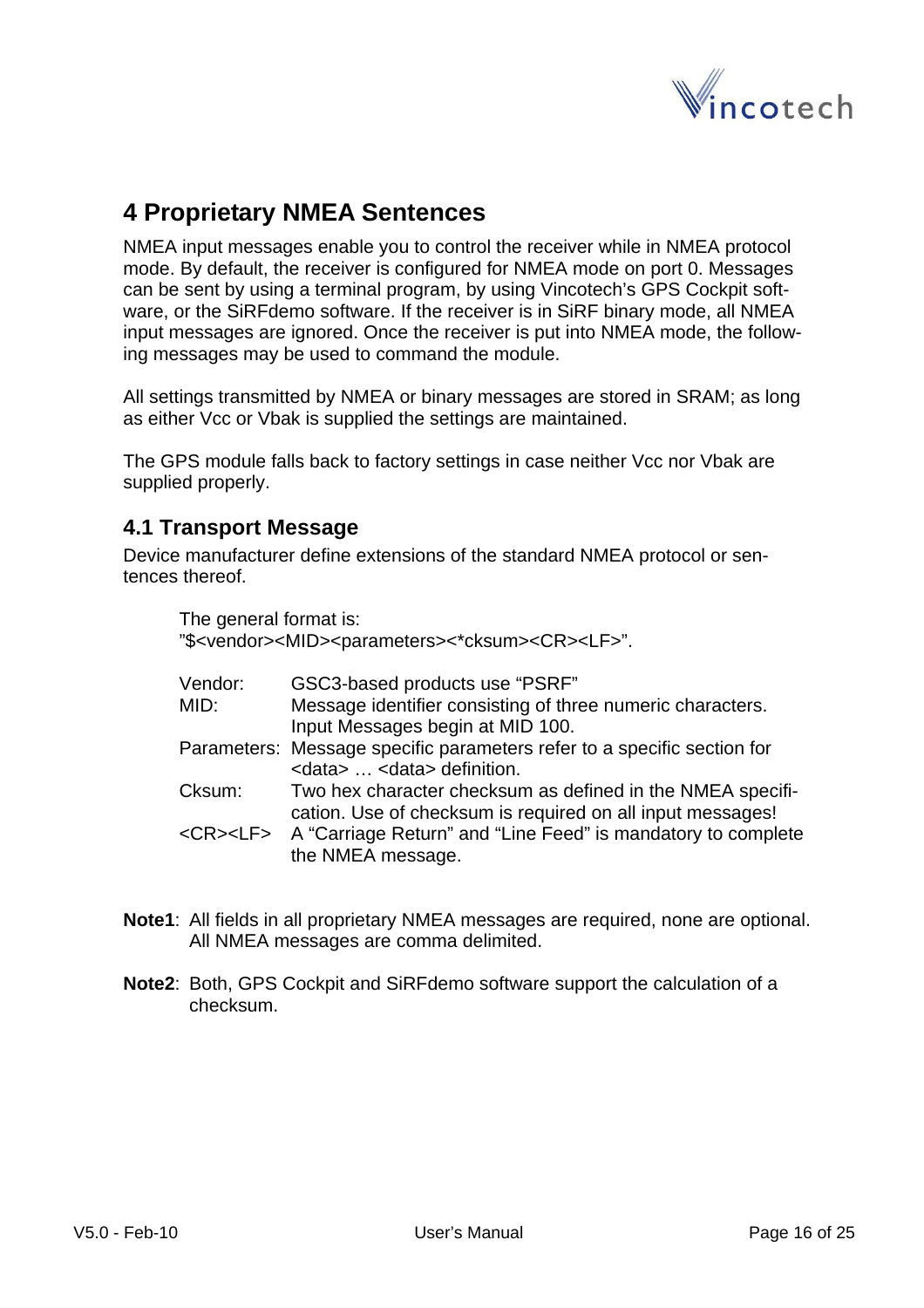

### <span id="page-16-0"></span>**4.2 NMEA Input Messages**

The following NMEA input messages are supported.

| <b>Message</b>             | MID <sup>(1)</sup> | <b>Description</b>                                           |
|----------------------------|--------------------|--------------------------------------------------------------|
| Set serial port            | 100                | Set Port 0 parameters and protocol                           |
| <b>Reset Configuration</b> | 101                | Initialize various start up behaviors                        |
| Query/rate control         | 103                | Query standard NMEA message and/or set out-<br>put rate      |
| Development data On/Off    | 105                | Development Data messages On/Off                             |
| <b>Select Datum</b>        | 106                | Selection of datum to be used for coordinate<br>transforming |

(1) Message Identification (MID)

Table 7: NMEA Input Messages

**Note**: NMEA input messages 100 to 106 are SiRF proprietary NMEA messages.

#### **4.3 Serial Port Set-up**

This command message is used to set the protocol (SiRF binary or NMEA) and/or the communication parameters (baud rate, data bits, stop bits, and parity). Generally, this command is used to switch the module back to SiRF binary protocol mode where a more extensive command message set is available. When a valid message is received, the parameters are stored in battery-backed SRAM and the GSC3-based products will restart using the saved parameters.

• \$PSRF100,0,9600,8,1,0\*0C

| <b>Name</b>     | <b>Example</b>   | <b>Description</b>                      |
|-----------------|------------------|-----------------------------------------|
| Message ID      | <b>\$PSRF100</b> | PSRF100 protocol header                 |
| Protocol        |                  | 0 SiRF binary / 1 NMEA                  |
| Baud            | 9600             | 4800, 9600, 19200, 38400, 57600, 115200 |
| <b>DataBits</b> | Ω                | $8, 7^{(1)}$                            |
| <b>StopBits</b> |                  | 0.7                                     |
| Parity          |                  | 0 none / 1 odd / 2 even                 |
| Checksum        | $*$ OC           | End of message termination              |

(1) SiRF binary protocol is only valid for 8 data bits, 1 stop bit and no parity

Table 8: Serial Port Set-up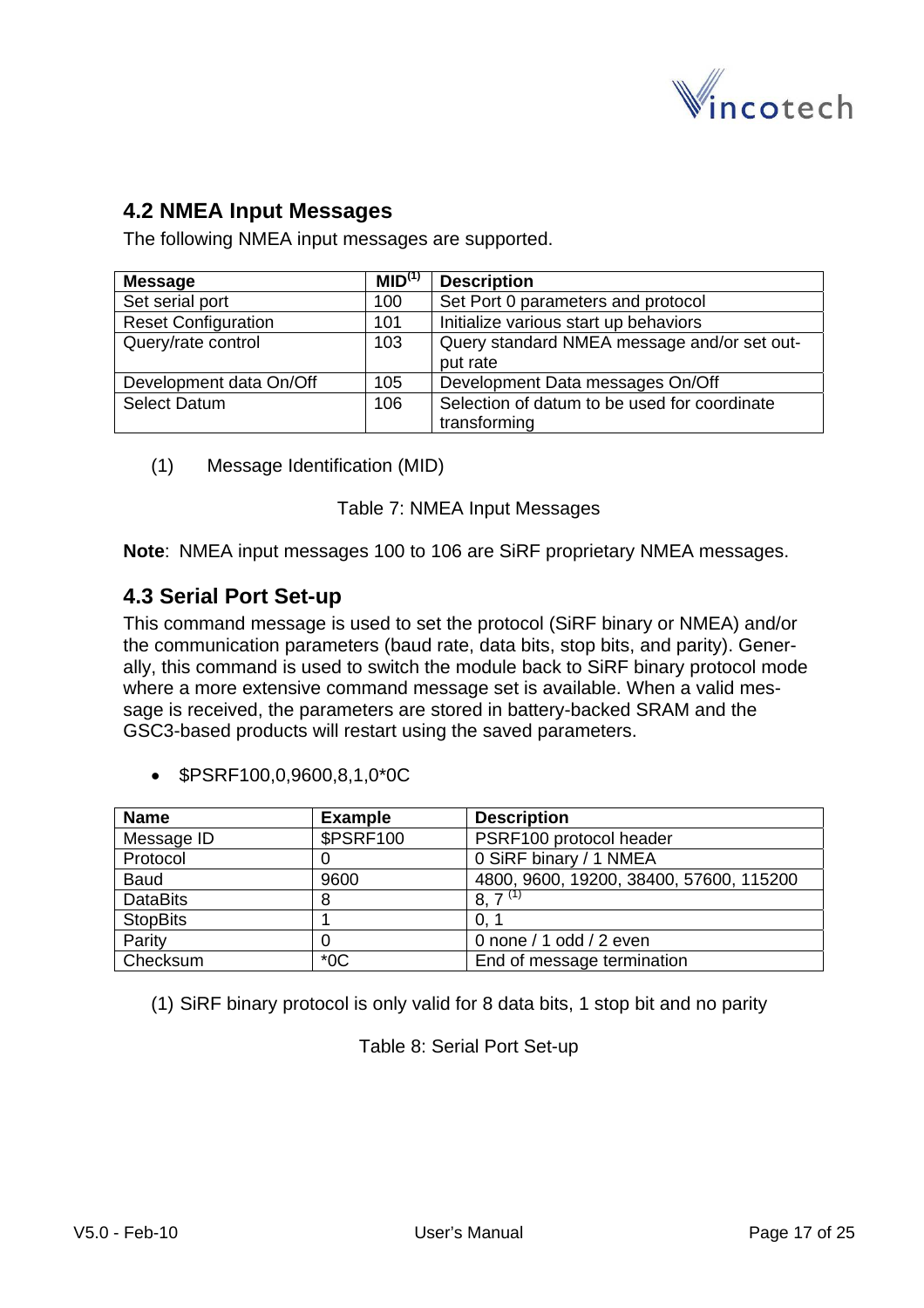

### <span id="page-17-0"></span>**4.4 Reset Configuration** *(SiRF's original: NavigationInitialization)*

This command is used to configure various reset situations (Hot Start, Warm Start and Cold Start).

• \$PSRF101,0,0,0,0,0,0,12,4\*10

| <b>Name</b>       | <b>Example</b>   | <b>Units</b> | <b>Description</b>                                    |
|-------------------|------------------|--------------|-------------------------------------------------------|
| Message ID        | <b>\$PSRF101</b> |              | PSRF101 protocol header                               |
| ECEF X            |                  | meters       | X coordinate position                                 |
| ECEFY             |                  | meters       | Y coordinate position                                 |
| ECEF <sub>Z</sub> |                  | meters       | Z coordinate position                                 |
| <b>CIkOffset</b>  |                  | Hz           | Clock Offset of the GSC3-based product <sup>(1)</sup> |
| <b>TimeOfWeek</b> |                  | seconds      | <b>GPS Time Of Week</b>                               |
| WeekNo            |                  |              | <b>GPS Week Number</b>                                |
| ChannelCount      | 12               |              | Range 1 to 12                                         |
| ResetCfg          | 4                |              | Reset configurations: See Table 3-4 and Ta-           |
|                   |                  |              | ble 3-5                                               |
| Checksum          | $*10$            |              | End of message termination                            |

(1) Use 0 for last saved value if available. If this is unavailable, a default value of 96,000 is used

|  |  | Table 9: Navigation Initialization |
|--|--|------------------------------------|
|--|--|------------------------------------|

| <b>Hex</b> | <b>Description</b>                                                     |
|------------|------------------------------------------------------------------------|
| 0x01       | Hot Start-All data valid                                               |
| 0x02       | Warm Start-Ephemeris cleared                                           |
| 0x04       | Cold Start-Clears all data in memory                                   |
| 0x08       | Clear Memory—Clears all data in memory and resets the receiver back to |
|            | factory defaults                                                       |

Table 10: Reset configurations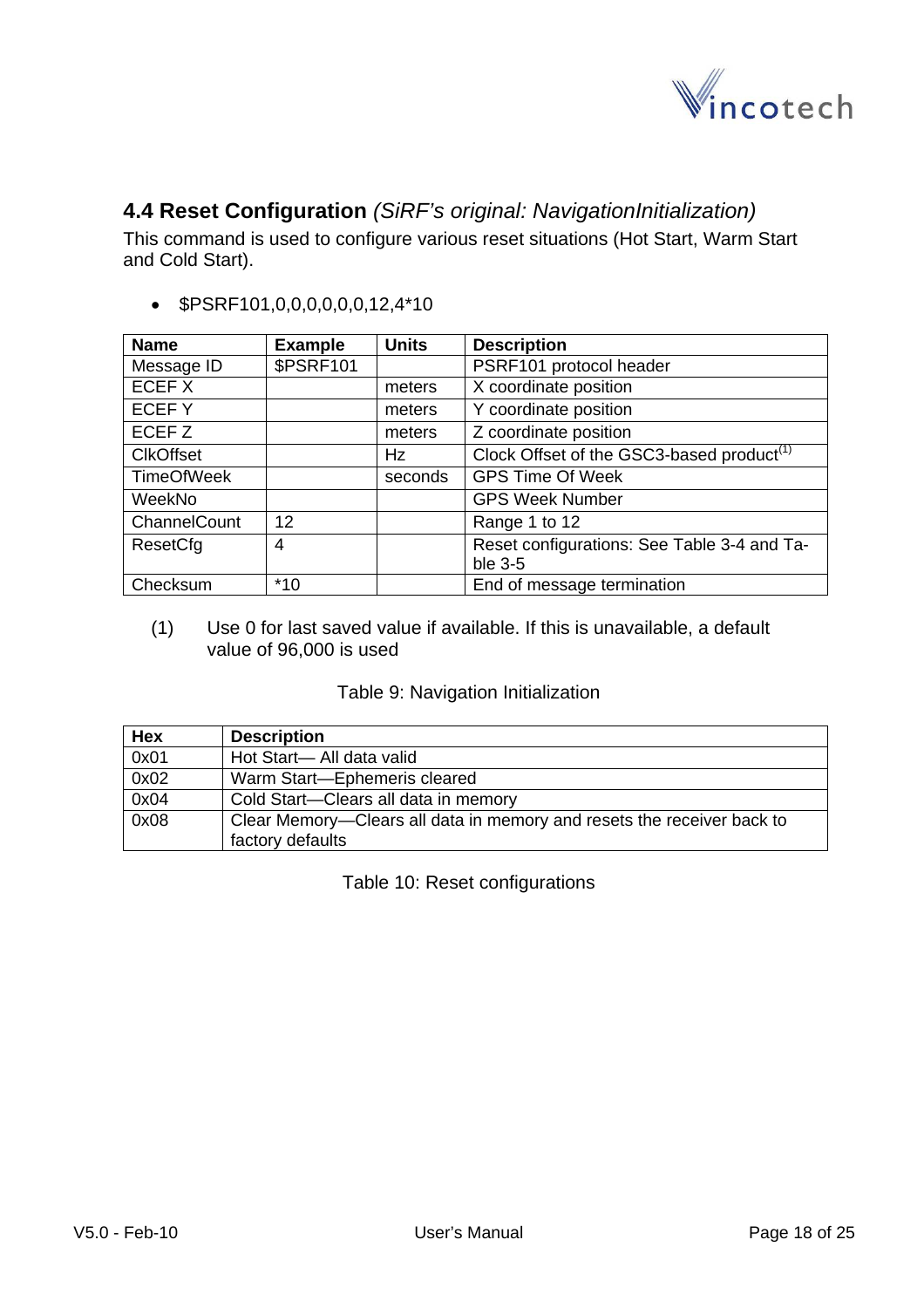

#### <span id="page-18-0"></span>**4.5 Query/Rate control**

This command is used to control the output of standard NMEA messages GGA, GLL, GSA, GSV, RMC, and VTG. Using this command message, standard NMEA messages may be polled once, or setup for periodic output. Checksums may also be enabled or disabled depending on the needs of the receiving program. NMEA message settings are saved in battery-backed memory for each entry when the message is accepted.

Table 3-6 contains the input values for the following examples:

- 1. Query the GGA message with checksum enabled
	- \$PSRF103,00,01,00,01\*25
- 2. Enable VTG message for a 1 Hz constant output with checksum enabled
	- \$PSRF103,05,00,01,01\*20

3. Disable VTG message

• \$PSRF103,05,00,00,01\*21

| <b>Name</b> | <b>Example</b>   | <b>Units</b> | <b>Description</b>         |
|-------------|------------------|--------------|----------------------------|
| Message ID  | <b>\$PSRF103</b> |              | PSRF103 protocol header    |
| Msg         | 00               |              | See Table 3-7              |
| Mode        | 01               |              | 0=SetRate, 1=Query         |
| Rate        | 00               | seconds      | Output rate                |
|             |                  |              | $0$ off                    |
|             |                  |              | Max 255                    |
| CksumEnable | 01               |              | 0 Disable Checksum         |
|             |                  |              | 1 Enable Checksum          |
| Checksum    | $*25$            |              | End of message termination |

Table 11: Query/Rate Control Data Format (See example 1)

| <b>Value</b>   | <b>Description</b>                    |
|----------------|---------------------------------------|
| O              | <b>GGA</b>                            |
|                | GLL                                   |
| $\overline{2}$ | <b>GSA</b>                            |
| 3              | GSV                                   |
| 4              | <b>RMC</b>                            |
| 5              | VTG                                   |
| 6              | MSS (If internal beacon is supported) |
| 7              | Not defined                           |
| 8              | ZDA (if 1PPS output is supported)     |
| 9              | Not defined                           |

Table 12: NMEA Messages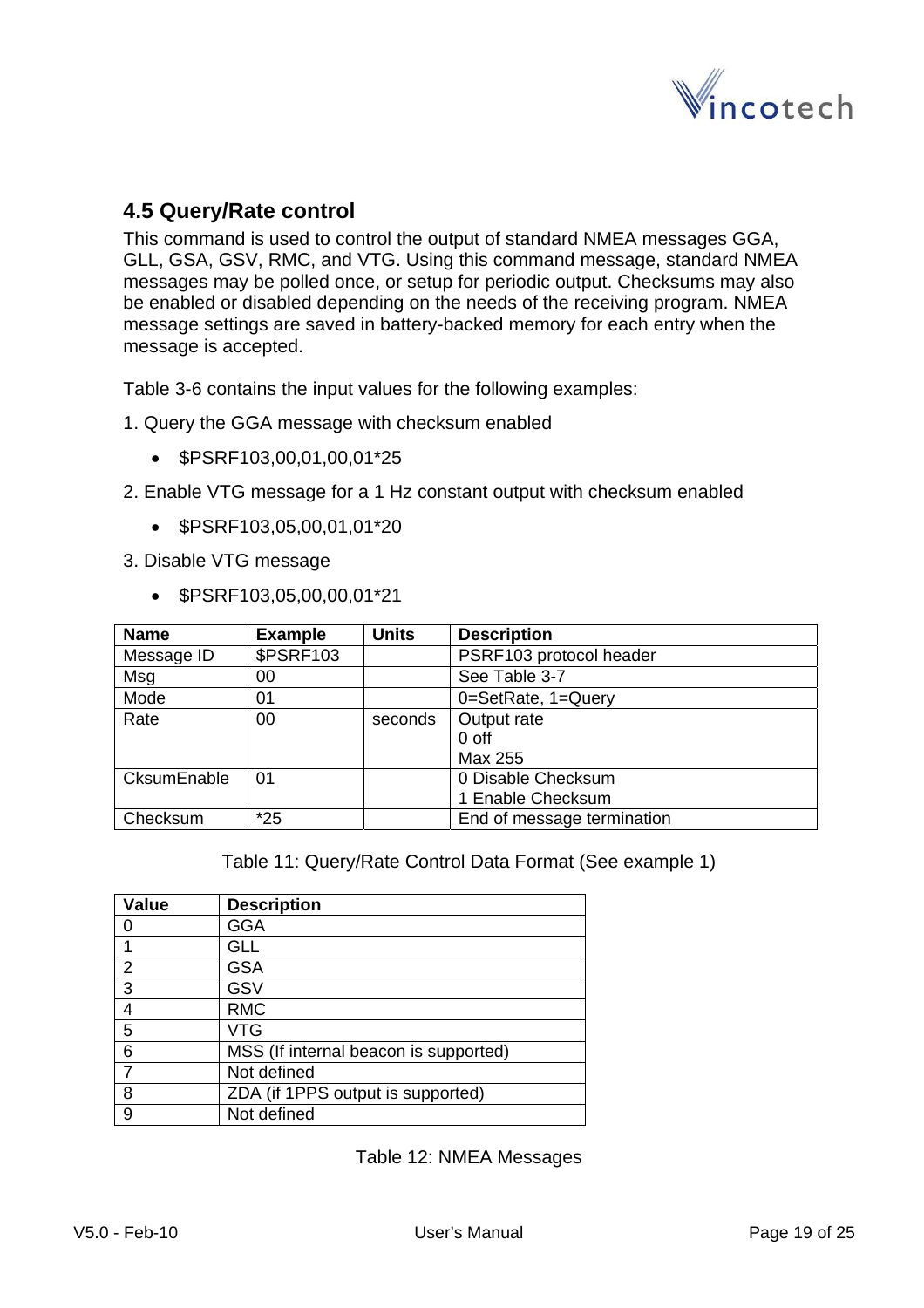

- **Note:** Please consider max transfer rate (depending on baud rate setting) before activating additional NMEA sentences.
- **Note:** In TricklePower mode, update rate is specified by the user. When switching to NMEA protocol, the message update rate is also required. The resulting update rate is the product of the TricklePower update rate and the NMEA update rate (i.e., TricklePower update rate = 2 seconds, NMEA update rate  $= 5$  seconds, resulting update rate is every 10 seconds, (2 x  $5 = 10$ )).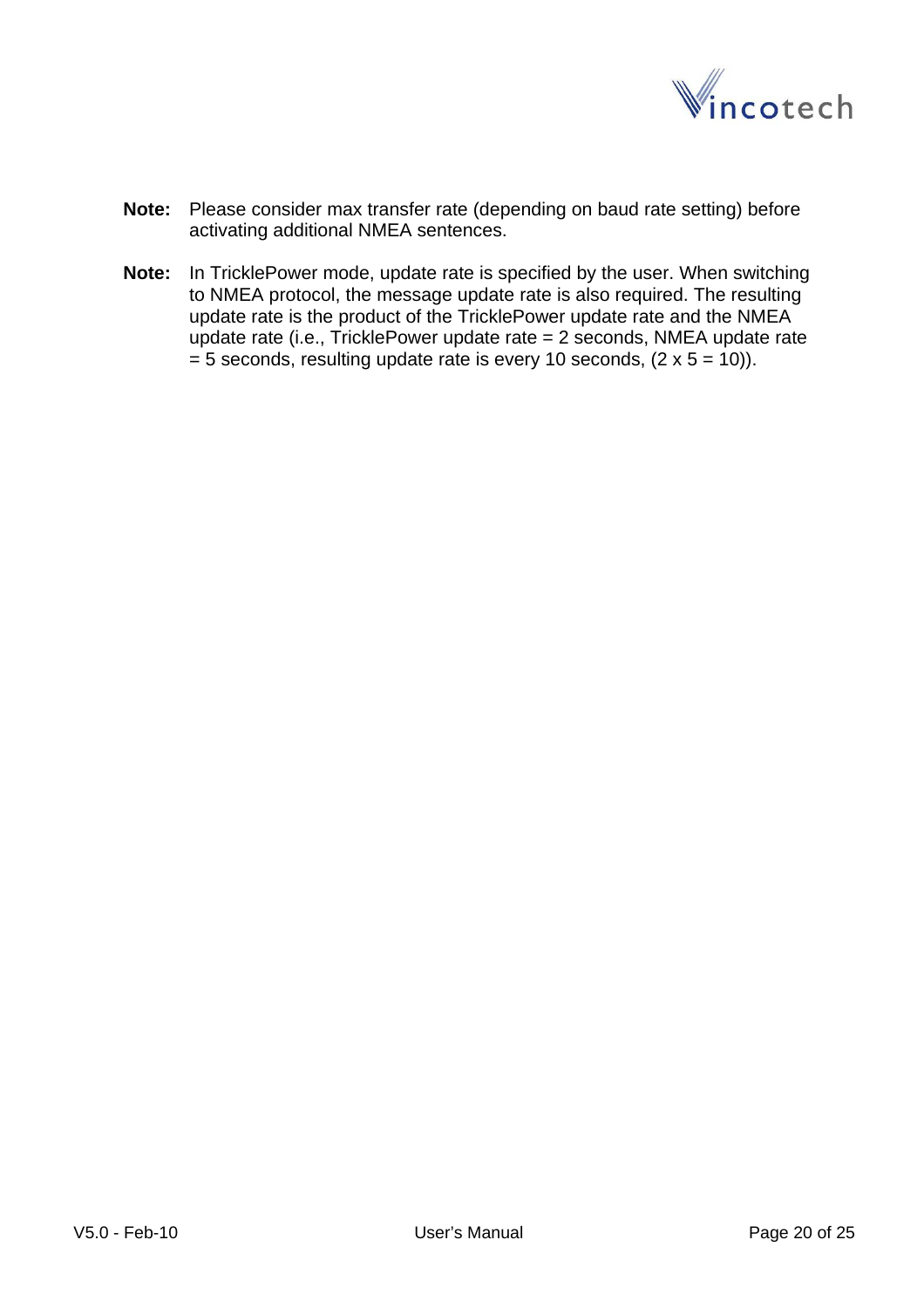

### <span id="page-20-0"></span>**4.6 Development Data On/Off**

Use this command to enable development data information if you are having trouble getting commands accepted. Invalid commands generate debug information that enables you to determine the source of the command rejection. Common reasons for input command rejection are invalid checksum or parameter out of specified range.

Table 3-10 contains the input values for the following examples:

- 1. Debug On
	- \$PSRF105,1\*3E
- 2. Debug Off
	- \$PSRF105,0\*3F

| <b>Name</b> | <b>Example</b> | <b>Description</b>                  |
|-------------|----------------|-------------------------------------|
| Message ID  |                | \$PSRF105   PSRF105 protocol header |
| Debug       |                | 0 Off                               |
|             |                | 1 On                                |
| Checksum    | *3E            | End of message termination          |

Table 13: Development Data On/Off Data Format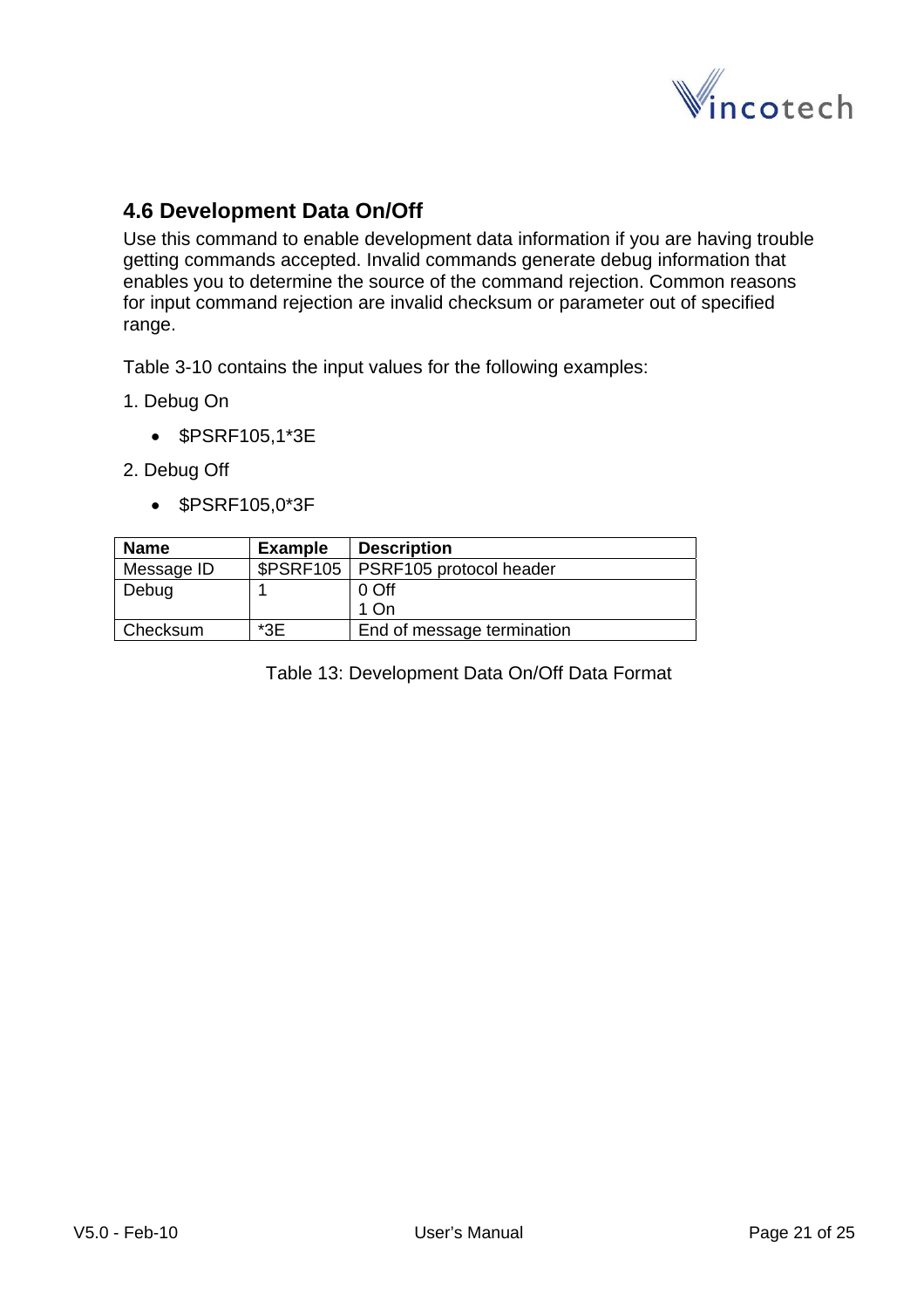

### <span id="page-21-0"></span>**4.7 Select Datum**

All GSC3-based GPS modules perform initial position and velocity calculations using an earth-centered earth-fixed (ECEF) coordinate system. Results may be converted to an earth model (geoid) defined by the selected datum. The default datum is WGS84 (World Geodetic System 1984) which provides a worldwide common grid system that may be translated into local coordinate systems or map datums. Local map datums are a best fit to the local shape of the earth and not valid worldwide.

The table below contains the input values for the following examples:

1. Datum select TOKYO\_MEAN

| <b>Name</b> | <b>Example</b>   | <b>Description</b>         |
|-------------|------------------|----------------------------|
| Message ID  | <b>\$PSRF106</b> | PSRF106 protocol header    |
| Datum       | 178              | 21=WGS84                   |
|             |                  | 178=TOKYO MEAN             |
|             |                  | 179=TOKYO JAPAN            |
|             |                  | 180=TOKYO KOREA            |
|             |                  | 181=TOKYO OKINAWA          |
| Checksum    | $*32$            | End of message termination |

• \$PSRF106,178\*32

Table 14: Select Datum Data Format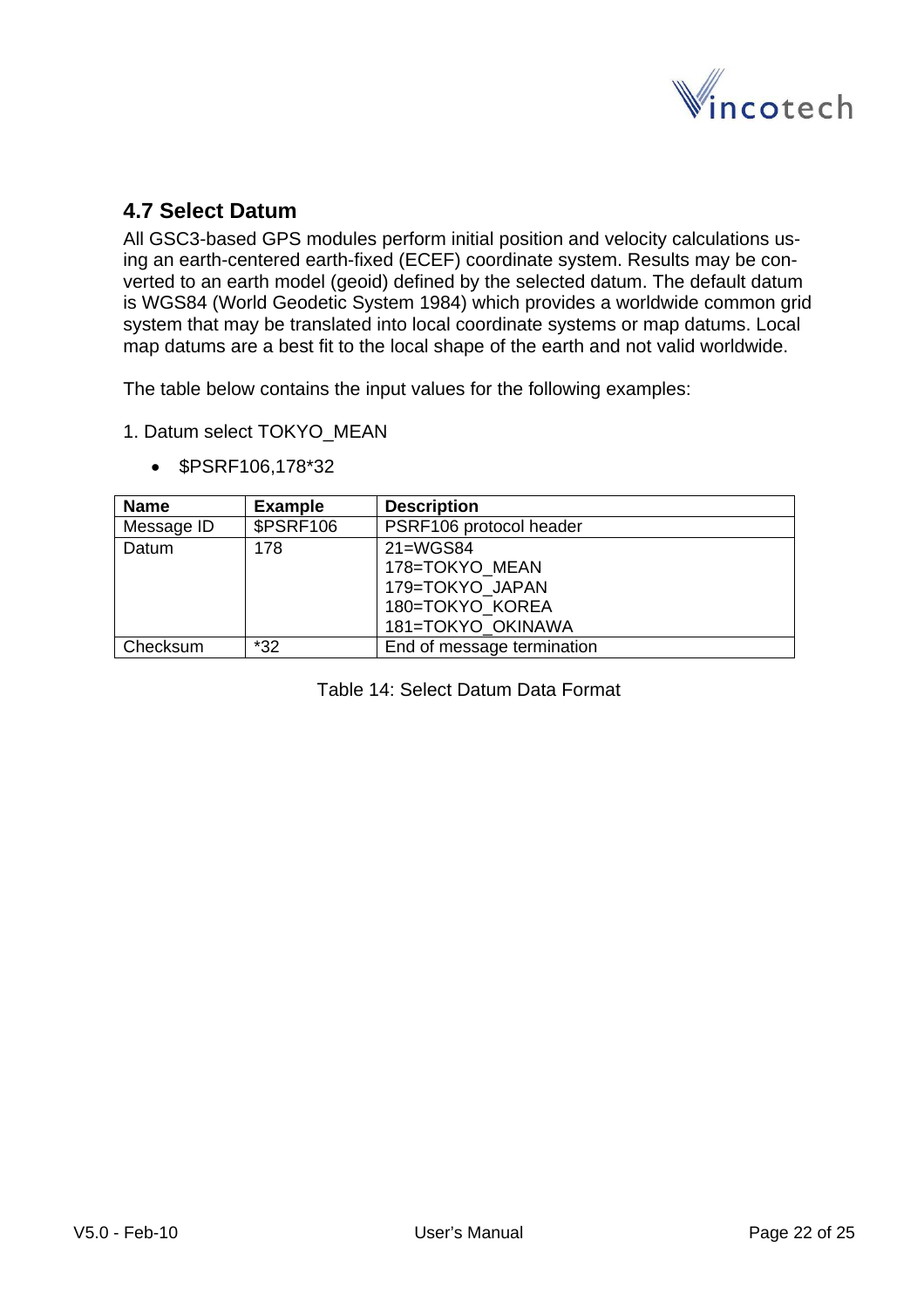

#### <span id="page-22-0"></span>**4.8 Shut-Down Module**

All GSC3-based GPS modules will enter hibernate mode after this command has been issued. Data in SRAM are being maintained, the RTC will keep on running.

• \$PSRF117,16\*0B

| Name       | <b>Example</b> | <b>Description</b>         |
|------------|----------------|----------------------------|
| Message ID | \$PSRF117      | PSRF117 protocol header    |
| Shutdown   | 16             | Shutdown command           |
| l Checksum | *0B            | End of message termination |

Table 15: Shut-down command

To wake up the GPS module again one of the following methods can be used:

- Toggle ON\_OFF
- Toggle nReset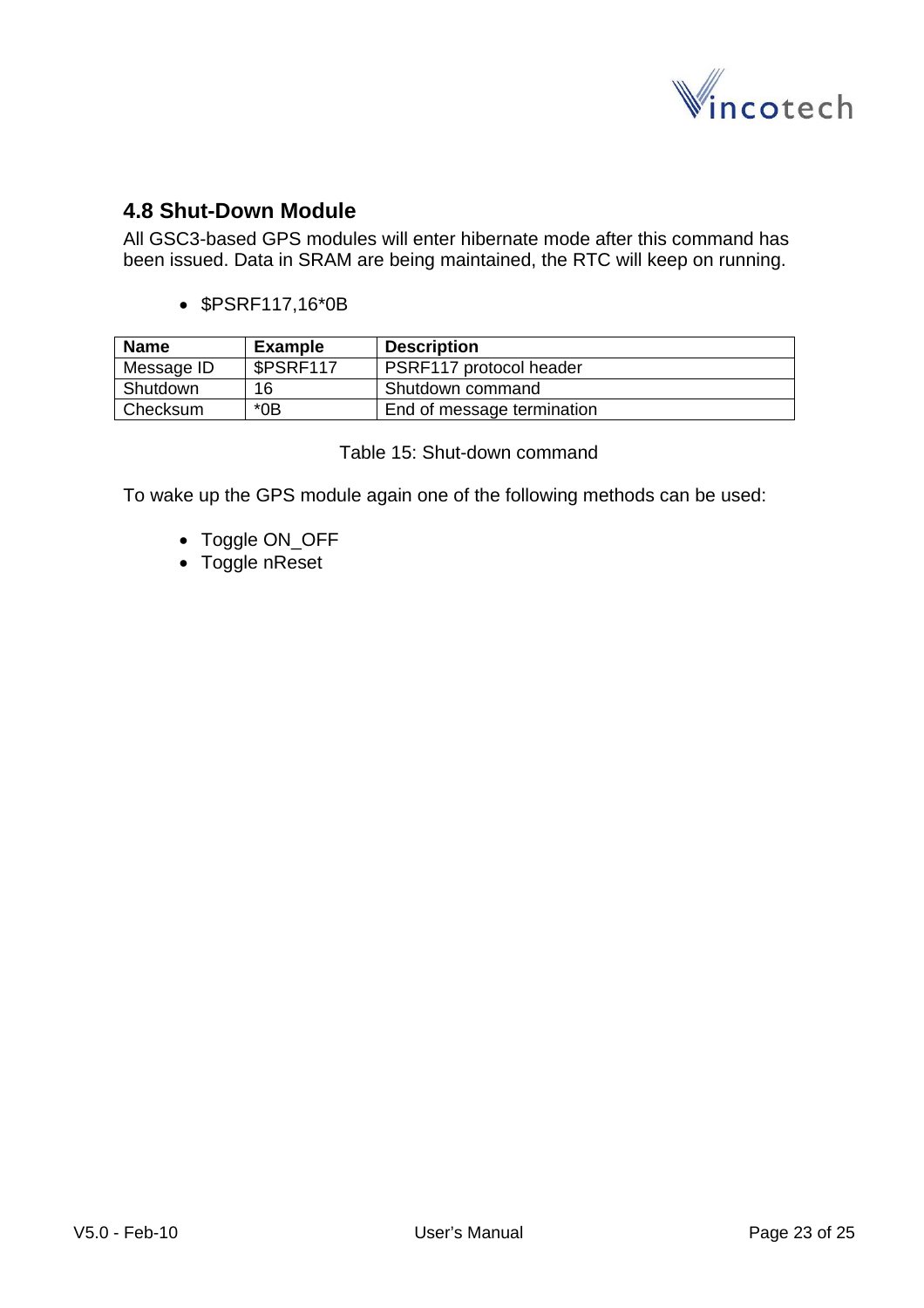

# <span id="page-23-0"></span>**5 Related Information**

#### **5.1 Contact**

This manual was created with due diligence. We hope that it will be helpful to the user to get the most out of the GPS modules.

Inputs regarding errors or mistaken verbalizations and comments or proposals to Vincotech, Germany, for further improvements are highly appreciated.

#### **Vincotech GmbH**

Bibergerstr. 93 82008 Unterhaching (Munich) **Germany** 

Tel.: +49 89 8780 67 0 Fax: +49 89 8780 67 351 [gps@vincotech.com](mailto:gps@vincotech.com?subject=General%20request) [www.vincotech.com/gps](http://www.vincotech.com/gps)

#### **5.2 Related Documents**

- SiRF\_NMEA\_Reference\_Manual\_2.2 (SiRF)
- SiRF Binary Reference Manual 2.4 (SiRF)
- GPS Receiver A1080 (Vincotech)
- GPS Evaluation Kit EVA1080 (Vincotech)
- GPS Receiver A1084 (Vincotech)
- GPS Evaluation Kit EVA1084 (Vincotech)
- GPS Receiver A1035-D (Vincotech)
- GPS Evaluation Kit EVA1035-D (Vincotech)
- GPS Receiver A1035-H (Vincotech)
- GPS Evaluation Kit EVA1035-H (Vincotech)
- GPS AppNote EE Receiver Load (Vincotech)
- GPS AppNote EE Server Download (Vincotech)

### **5.3 Related Tools**

- GPS Cockpit (Vincotech)
- SiRF Demo (SiRF)
- SiRF Flash (SiRF)